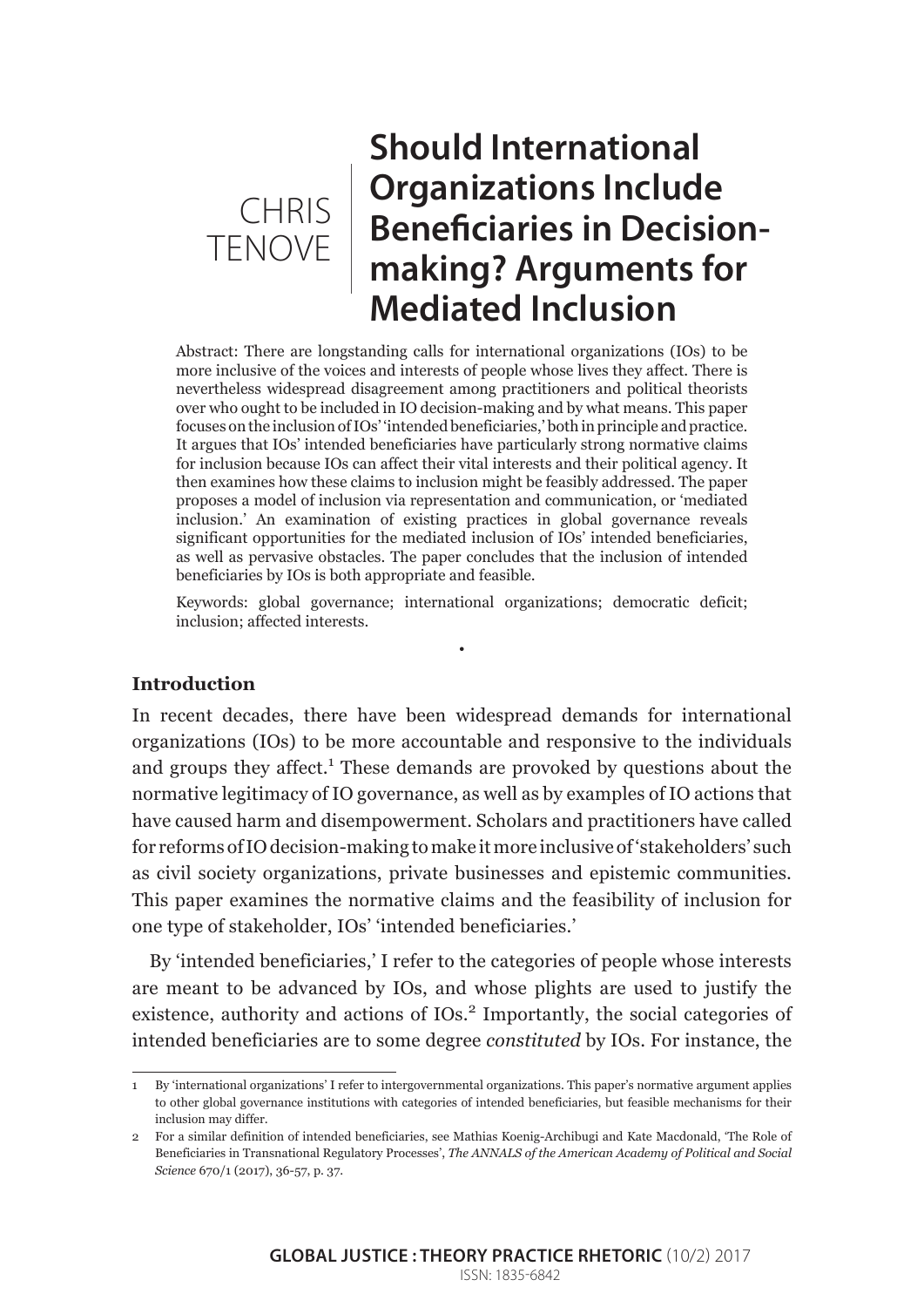#### **SHOULD INTERNATIONAL ORGANIZATIONS INCLUDE BENEFICIARIES IN** 44 **DECISION-MAKING? ARGUMENTS FOR MEDIATED INCLUSION**

United Nations High Commissioner for Refugees (UNHCR) helps define the category of 'refugees,' targets them for assistance and governance, and wields authority as both the champion of refugees and as an institution that states have authorized to manage problems of international migration.<sup>3</sup> The UNHCR and other IOs are frequently celebrated for the assistance they provide, but they are also criticized for harming or disempowering the people they ought to benefit. Such criticisms have prompted attention to causes and remedies, including calls for greater influence in IOs' decision-making.4 This paper develops that argument.

The first section sets out my normative framework for inclusion and applies it to IOs' intended beneficiaries. By 'inclusion,' I mean that people have the opportunities and capabilities to ensure that their views and interests are taken into account in decision-making. I build on the principle of affected interests, as developed in recent democratic theory, which holds that those affected by governance warrant inclusion. I argue that people can make stronger claims for inclusion if institutions may affect their vital interests or appropriate their political agency. These additional dimensions of affectedness can be seen in IOs' relationships to their intended beneficiaries.

In the second section I propose that the inclusion of intended beneficiaries in IOs' decision-making should, to a significant extent, be pursued through processes of representation and communication. This 'mediated inclusion' is appropriate for large-scale governance in which direct participation is rarely feasible. Mediated inclusion of a constituency is successful when three components come together. First, constituencies require representatives who can make strong claims to speak on their behalves. Second, these representatives must have meaningful opportunities to influence decision-making. Third, decision-making must be made in a sufficiently public manner.

The next three sections examine each of these components in turn, looking at current practices in IOs' relationships with their intended beneficiaries. This analysis reveals institutional experimentation and some promising trends across IOs, as well as pervasive obstacles to inclusion.

The paper concludes that the mediated inclusion of IOs' intended beneficiaries is both appropriate and feasible.

<sup>3</sup> Michael Barnett and Martha Finnemore, *Rules for the World: International Organizations in Global Politics* (Ithaca, N.Y.: Cornell University Press, 2004); Michael Barnett, 'Humanitarianism, Paternalism, and the UNHCR', in Alexander Betts and Gil Loescher, (eds.), *Refugees in International Relations* (Oxford: Oxford University Press, 2011), 105-32.

<sup>4</sup> Barnett (2011); Thomas Carothers and Saskia Brechenmacher, 'Accountability, Transparency, Participation, and Inclusion: A New Development Consensus?', (Washington, DC: Carnegie Endowment for International Peace, 2014); Koenig-Archibugi and Macdonald (2017).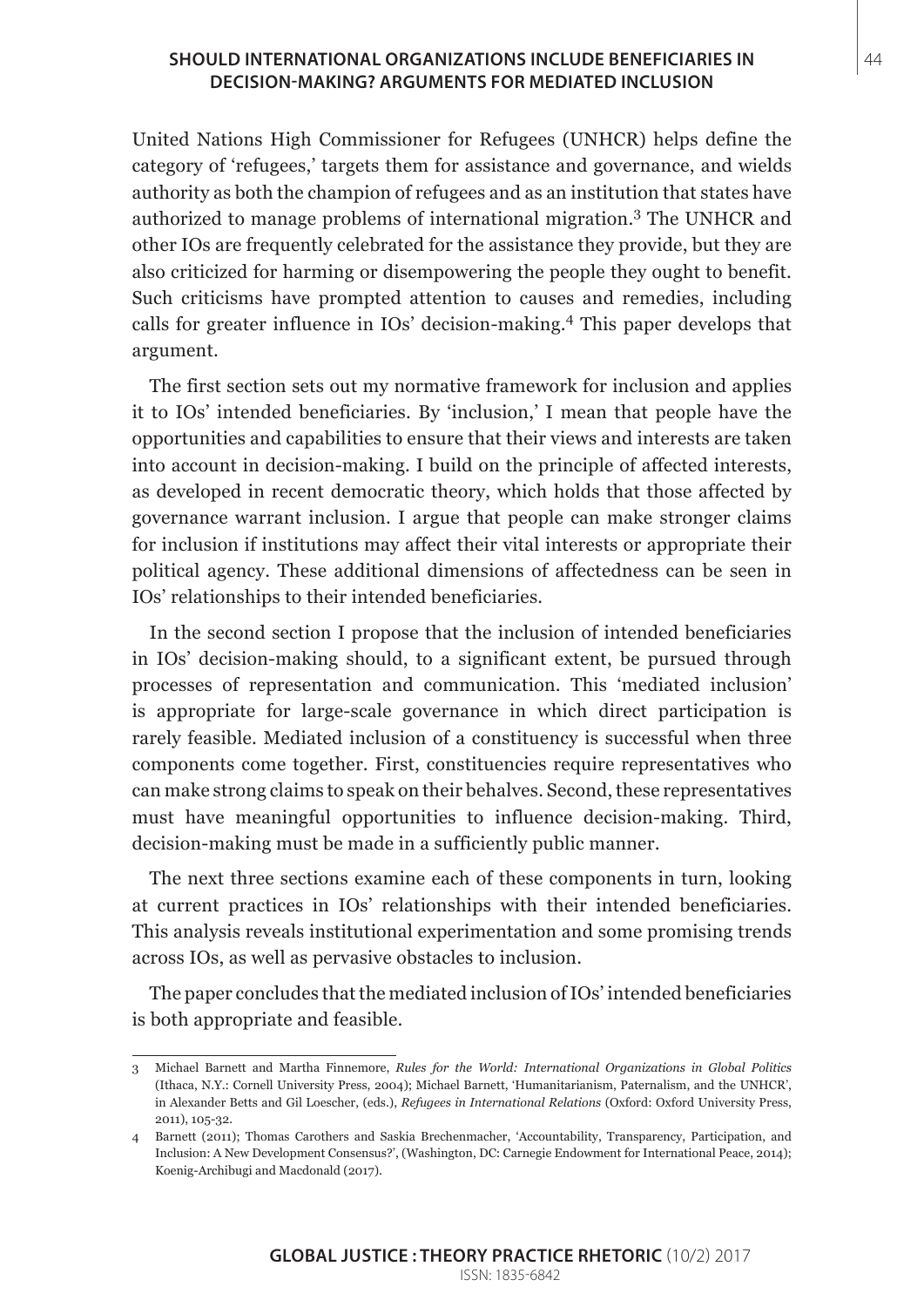#### **The Affected Interests Principle and International Organizations**

Democratic theorists argue that existing structures and practices of global governance often fall short of democratic standards. As a result, IOs and other global governance institutions may violate normative commitments and practical goods associated with democracy.<sup>5</sup> In this paper I focus on the democratic principle of inclusion, and on questions about who ought to be included in decision-making by global governance institutions, on what grounds, and through what mechanisms.<sup>6</sup>

To address these questions, I build on what democratic theorists refer to as the 'affected interests' principle (AIP).<sup>7</sup> I argue that framing the issue of inclusion using the AIP helps to (a) identify the potential scope of normatively desirable inclusions, (b) clarify the relative strength of the claims to inclusion by people affected differently, and (c) justify the development of feasible mechanisms to include certain constituencies in relevant decision-making processes.

According to the AIP, those people who are significantly affected by governance decisions have a normative claim to inclusion in that decision-making. In recent years, democratic theorists have used the AIP to diagnose democratic deficits in global governance and formulate remedies to them. The AIP is a significant departure from a conventional emphasis on membership in a state as the sole justification for democratic inclusion. The principle has been criticized on both philosophical and practical grounds, and democratic theorists have put forward alternate principles.8 It is beyond the scope of this article to justify the AIP or defend it against alternatives. However, I use the AIP in a way that may make it more acceptable to some of its critics.

<sup>5</sup> Klaus Dingwerth, 'Global Democracy and the Democratic Minimum: Why a Procedural Account Alone Is Insufficient', *European Journal of International Relations* 20/4 (2014), 1124-47; Jonathan W. Kuyper and Theresa Squatrito, 'International Courts and Global Democratic Values: Participation, Accountability, and Justification', *Review of International Studies* 43/1 (2016), 152-76; Michael Zürn, 'Global Governance and Legitimacy Problems', *Government and Opposition* 39/2 (2004), 260-87.

<sup>6</sup> Inclusion is not the only normative principle for democracy but a critical one. See Mark E. Warren, 'A Problem-Based Approach to Democratic Theory', *American Political Science Review* 111/1 (2017), 39-53; Iris Marion Young, *Inclusion and Democracy* (Oxford: Oxford University Press, 2000).

<sup>7</sup> Archon Fung, 'The Principle of Affected Interests: An Interpretation and Defense', in Jack H Nagel and Rogers M Smith, (eds.), *Representation: Elections and Beyond* (Philadelphia: University of Pennsylvania Press, 2013), 236- 68; Robert E. Goodin, 'Enfranchising All Affected Interests, and Its Alternatives', *Philosophy & Public Affairs* 35/1 (2007), 40-68; Mathias Koenig-Archibugi, 'How to Diagnose Democratic Deficits in Global Politics: The Use of the 'All-Affected Principle'', *International Theory* 9/2 (2017), 171-202; David Owen, 'Constituting the Polity, Constituting the Demos: On the Place of the All Affected Interests Principle in Democratic Theory and in Resolving the Democratic Boundary Problem', *Ethics & Global Politics* 5/3 (2012), 129-52.

<sup>8</sup> For the argument that inclusion is justified by *subjection*, see Arash Abizadeh, 'On the Demos and Its Kin: Nationalism, Democracy, and the Boundary Problem', *American Political Science Review* 106/04 (2012), 867-82; Nancy Fraser, *Scales of Justice: Re-Imagining Political Space in a Globalizing World* (New York: Columbia University Press, 2009). For the argument that the state remains the appropriate polity for claims to democratic inclusion, see Sarah Song, 'The Boundary Problem in Democratic Theory: Why the Demos Should Be Bounded by the State', *International Theory* 4 (2012), 39-68.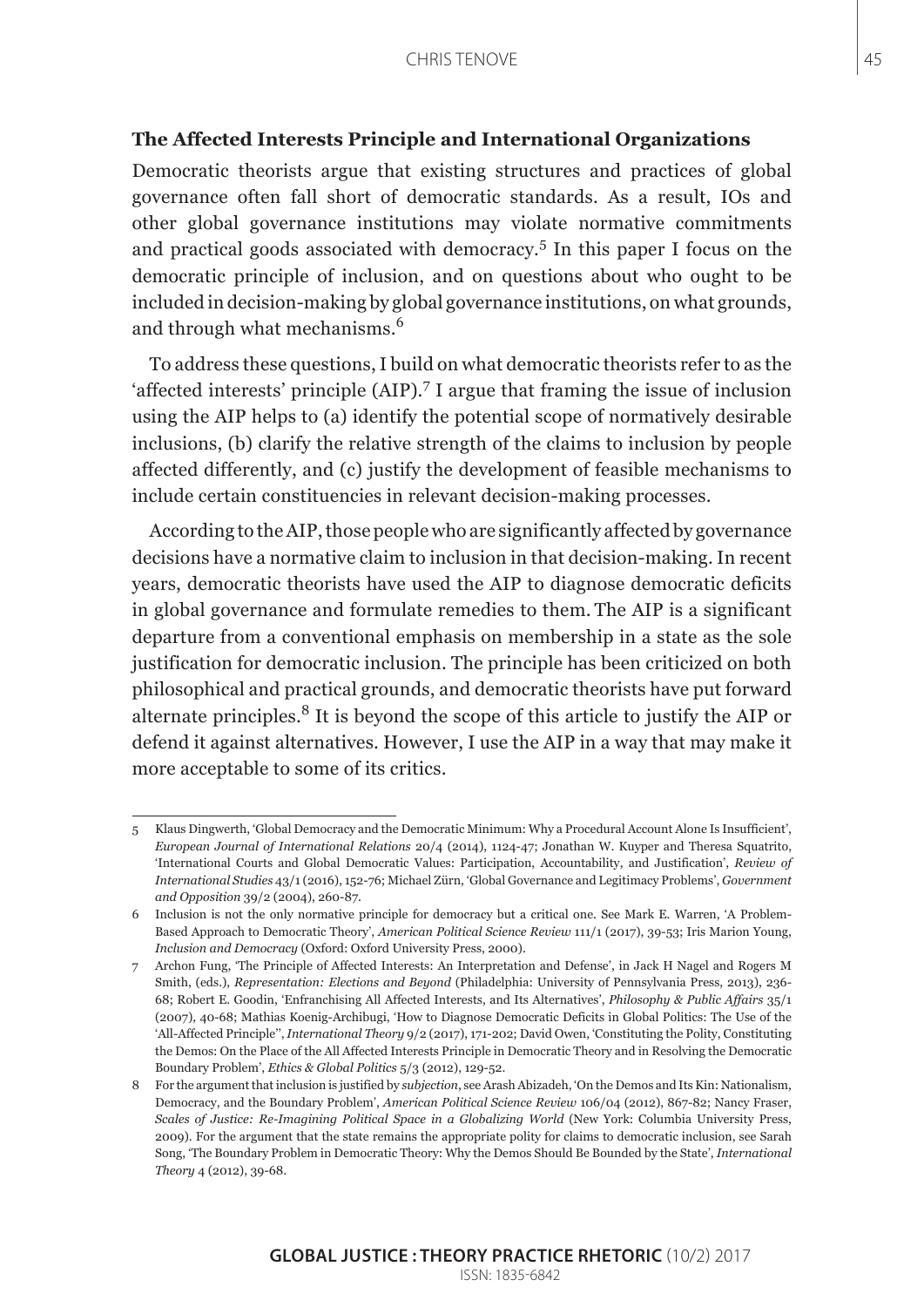#### **SHOULD INTERNATIONAL ORGANIZATIONS INCLUDE BENEFICIARIES IN** 46 **DECISION-MAKING? ARGUMENTS FOR MEDIATED INCLUSION**

First, I do not argue that all possibly or slightly affected people can make normative claims to inclusion.<sup>9</sup> Rather, I follow those who propose that inclusion in governance decision-making is warranted when people's interests and capabilities are likely to be deeply affected.10 Second, I propose that affectedness generates a normative claim to inclusion in the particular global governance decision-making processes that determine that affectedness. I do not propose that affectedness generates a normative claim to full and equal inclusion in a strong global demos, a possible implication of AIP that concerns some democratic theorists on practical and philosophical grounds.<sup>11</sup> Third, I do not argue that inclusion is the only democratic principle that should inform global governance, and I agree with those who also call for principles of accountability, political equality and public justification.12 Finally, I share concerns about the feasibility of the application of the AIP to global governance, and the possibility that inclusions justified by the principle may be unworkable in practice. I therefore propose a viable and normatively-defensible means for inclusion: the mediated inclusion of affected constituencies via representation. I then provide evidence that mediated inclusion is feasible for constituencies that have strong claims to inclusion according to the AIP: the intended beneficiaries of IOs.

As Fung and others have argued, including people in decisions that affect them both respects their autonomy (an inherent democratic principle) and creates opportunities for people to protect their important interests (a consequential good).13 To best achieve these inherent and consequential aims, those who are more significantly affected by governance institutions have stronger normative claims to inclusion.14 Furthermore, narrowing the scope of claims to inclusion to those who are significantly affected will reduce the number of possible claimants and thus the organizational burdens of facilitating inclusion. I agree with these arguments. However, I argue that evaluations of affectedness in the application of AIP need to be modified through two further considerations.

First, those whose vital interests or basic capabilities for agency are at stake in governance outcomes ought to be able to make stronger normative claims to inclusion. This complement to the AIP helps to address possible problems

<sup>9</sup> For this formulation, which is rarely endorsed by defenders of the AIP, see Goodin (2007).

<sup>10</sup> Carol C Gould, *Globalizing Democracy and Human Rights* (Cambridge: Cambridge University Press, 2004); Koenig-Archibugi (2017).

<sup>11</sup> David Miller, 'Democracy's Domain', *Philosophy and Public Affairs* 37/3 (2009), 201-28; Song (2012).

<sup>12</sup> Dingwerth (2014); Kuyper and Squatrito (2016); Terry Macdonald, *Global Stakeholder Democracy: Power and Representation Beyond Liberal States* (Oxford: Oxford University Press, 2008).

<sup>13</sup> Fung (2013).

<sup>14</sup> Fung (2013), p. 263; Laura Valentini, 'No Global Demos, No Global Democracy? A Systematization and Critique', *Perspectives on Politics* 12/04 (2014), 789-807, p. 795.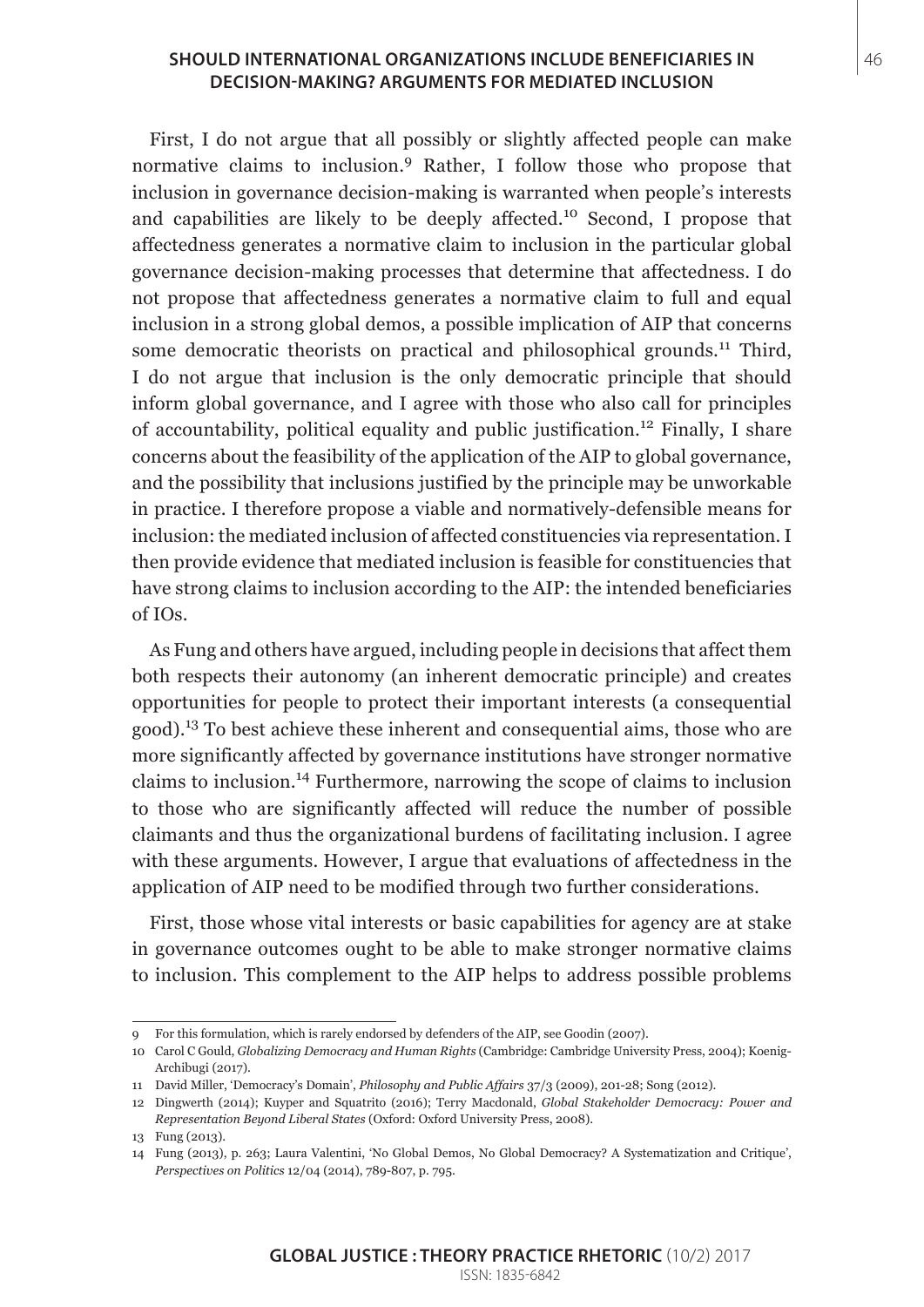of inequity.15 For instance, if inclusion is simply linked to the *extent* of affectedness, the AIP may prioritize inclusion for those whose inclusion could help them secure the largest material gains.

Second, stronger claims to inclusion can be made by those groups that are constituted as constituencies by governance institutions, and whose political agency is potentially appropriated by those institutions.<sup>16</sup> This consideration brings attention to wrongful infringements of autonomy that can be missed by accounts that focus too narrowly on consequential interests.

This modified version of the AIP can be used to identify specific groups with particularly strong claims to inclusion in global governance decision-making, as I will show through an analysis of IOs and their intended beneficiaries.

#### *Claims to Inclusion by IOs' Intended Beneficiaries*

International organizations may affect the interests of various state and non-state actors, including private businesses, communities of experts, and the citizens of member states. Scholars frequently examine the involvement of these and other stakeholder groups in IO decision-making without distinguishing their different normative claims to inclusion. I argue IO's 'intended beneficiaries' have stronger claims to inclusion than other stakeholder groups. Efforts to improve inclusion at IOs should therefore prioritize their intended beneficiaries.

By the 'intended beneficiaries' of IOs I refer to those categories of people whose interests those IOs are meant to advance. As scholars have argued, IOs and their intended beneficiaries are to a significant extent co-constituted. Many IOs help to designate and shape the categories of intended beneficiaries, and the IOs would not exist without these categories of people to justify their existence and authority. For instance, it is impossible to have the UNHCR without 'refugees,'<sup>17</sup> or the International Criminal Court (ICC) without 'victims of international crimes.'18 This constitutive power of IOs has also been shown in the social construction of intended beneficiaries such as trafficked persons,<sup>19</sup>

<sup>15</sup> Thanks to Mark Warren for this point. See Mark E. Warren, 'The All Affected Interests Principle in Democratic Theory and Practice', *APSA Annual Conference* (San Francisco, 2017).

<sup>16</sup> Smith makes an analogous argument, claiming that constitutional democratic states must provide full inclusion to people whose thick political identities are constituted by the state (Rogers M Smith, 'The Principle of Constituted Identities and the Obligation to Include', *Ethics & Global Politics* 1/3 (2008), 139-53).

<sup>17</sup> Barnett and Finnemore (2004), p. 73-120; Barnett (2011).

<sup>18</sup> Peter Dixon and Chris Tenove, 'International Criminal Justice as a Transnational Field: Rules, Authority and Victims', *International Journal of Transitional Justice* 7/3 (2013), 393-412.

<sup>19</sup> Kristina Hahn, 'NGOs' Power of Advocacy: The Construction of Identities in UN Counter-Human Trafficking Policies'', in Jens Steffek and Kristina Hahn, (eds.), *Evaluating Transnational NGOs: Legitimacy, Accountability, Representation* (New York: Palgrave Macmillan, 2010), 220-41.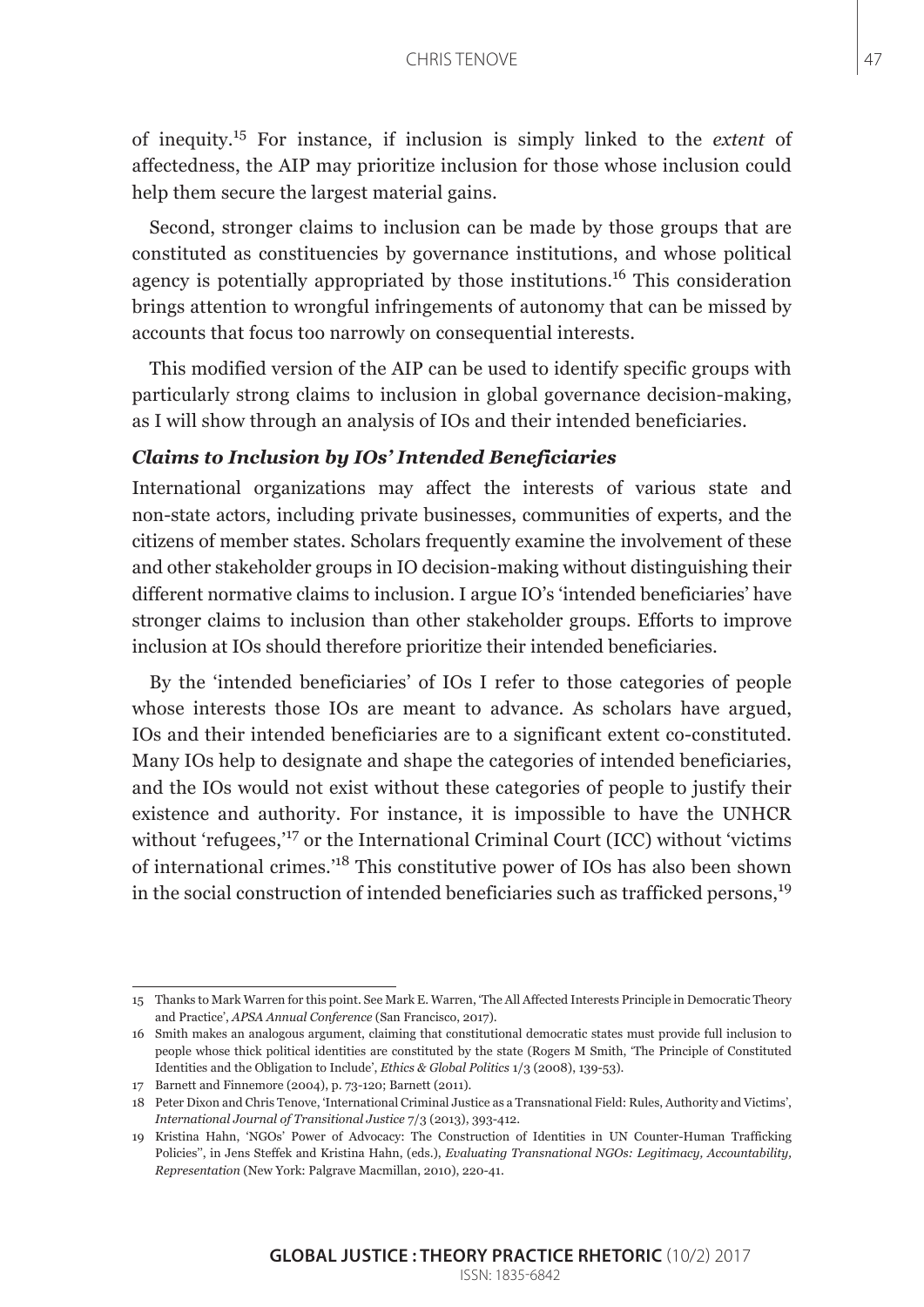#### **SHOULD INTERNATIONAL ORGANIZATIONS INCLUDE BENEFICIARIES IN** 48 **DECISION-MAKING? ARGUMENTS FOR MEDIATED INCLUSION**

the global poor,<sup>20</sup> and 'civilians' deserving of protection in conflict.<sup>21</sup> Not all IOs have such categories of intended beneficiaries, but a significant subset does.<sup>22</sup>

When the modified version of the affected interests principle is used to analyze the relationships of IOs with intended beneficiaries, the strength of their normative claims to inclusion becomes clear.

First, IOs often define their intended beneficiaries in ways that foreground their vital interests, as in 'refugees' or 'victims of international crimes' or the 'global poor.'23 If the actions of IOs always improved the vital interests of intended beneficiaries, then inclusion might not be necessary. However, research suggests that this is not the case. IOs frequently pursue aims other than the interests of their beneficiaries, particularly in the absence of processes for beneficiary populations to direct policy directions and hold institutions to account.<sup>24</sup> Furthermore, IOs can also interfere in their intended beneficiaries' own actions to protect or advance their interests. For instance, peacekeepers have been shown to sometimes undermine civilians' self-protection strategies or crowd out local peacebuilding efforts, $25$  and UNHCR policies have sometimes led to people being 'warehoused' in refugee camps, where they may face greater exposure to violence and greater obstacles to productive economic activity or integration into new societies.<sup>26</sup>

Second, IOs help to constitute their intended beneficiaries as transnational *constituencies* that ground political claims, and often make claims to govern or speak on behalf of these constituencies. IO officials often make claims about the needs, aims and perspectives of intended beneficiaries such as refugees, the global poor, and the victims of international crimes in international and domestic political forums, and derive legitimacy and resources by doing so.<sup>27</sup> The constitution of transnational constituencies of intended beneficiaries

<sup>20</sup> Suzan Ilcan and Anita Lacey, *Governing the Poor: Exercises of Poverty Reduction, Practices of Global Aid* (Montreal & Kingston: McGill-Queen's University Press, 2011).

<sup>21</sup> Charli Carpenter, '"Women, Children and Other Vulnerable Groups": Gender, Strategic Frames and the Protection of Civilians as a Transnational Issue', *International Studies Quarterly* 49/2 (2005), 295-334.

<sup>22</sup> Not all IOs have single categories of intended beneficiaries. The UN, for instance, has a variety of specialized agencies, some of which focus on different categories of beneficiaries, such as the UNHCR and the UN Children's Fund.

<sup>23</sup> Not all IOs foreground intended beneficiaries whose vital interests are at stake. For instance, the World Tourism Organization (UNWTO) may affect the lives of tourists and those engaged in tourism economies but its actions do not focus on their vital interests. However, the UNWTO does seek to foster tourism initiatives to assist those facing extreme poverty, and such groups should arguably be included in relevant decision-making.

<sup>24</sup> Barnett and Finnemore (2004); Koenig-Archibugi and Macdonald (2017); Jan Aart Scholte, *Building Global Democracy?: Civil Society and Accountable Global Governance* (Cambridge: Cambridge University Press, 2011).

<sup>25</sup> Séverine Autesserre, *Peaceland: Conflict Resolution and the Everyday Politics of International Intervention* (Cambridge: Cambridge University Press, 2014).

<sup>26</sup> Merrill Smith, 'Warehousing Refugees', *World Refugee Survey* (Washington, DC: US Committee for Refugees, 2004), 38-56; Guglielmo Verdirame and Barbara E Harrell-Bond, *Rights in Exile: Janus-Faced Humanitarianism* (Oxford: Berghahn Books, 2005).

<sup>27</sup> See for example Barnett and Finnemore (2004); Dixon and Tenove (2013).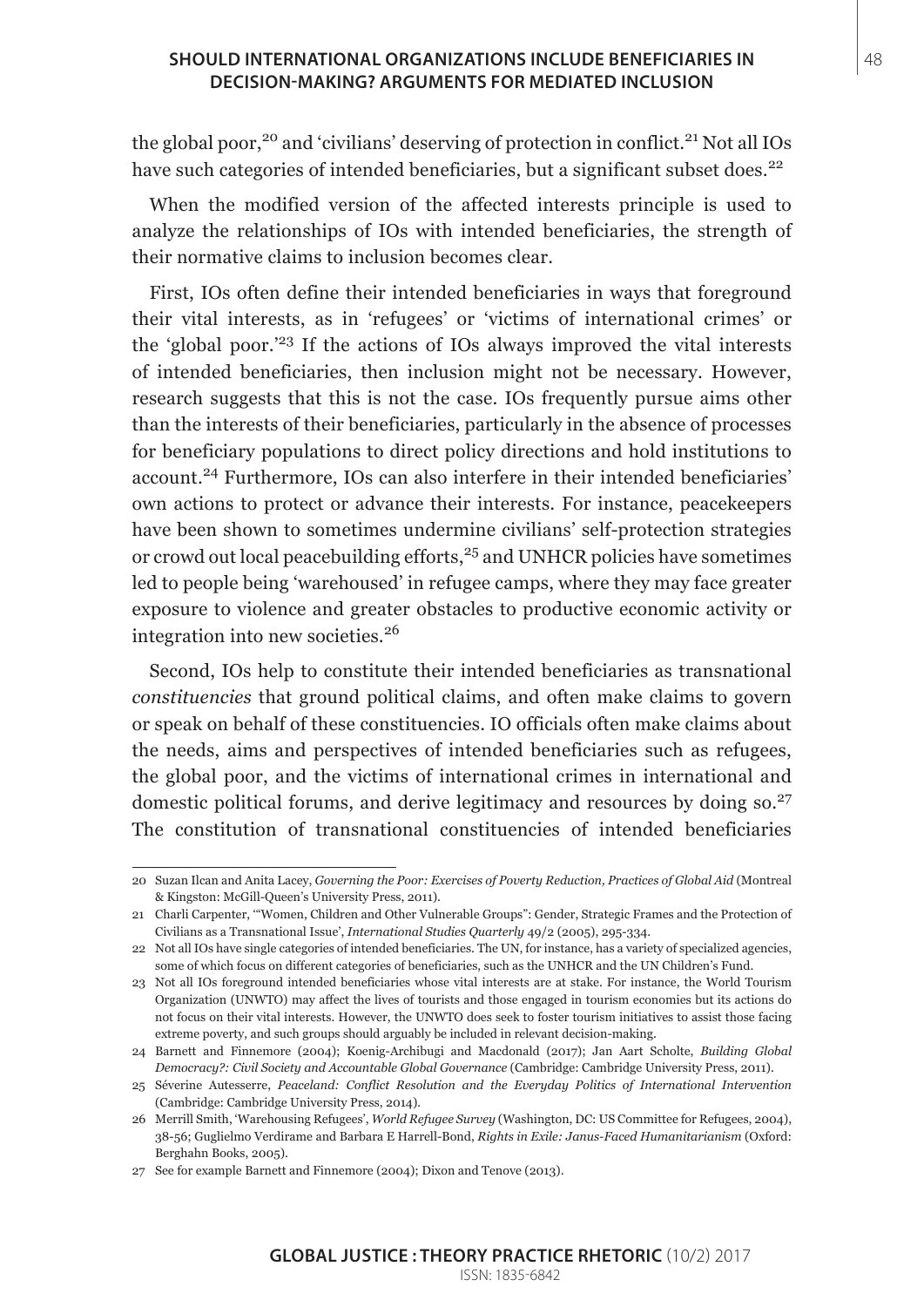#### CHRIS TENOVE 49

can be positive, but can also enable IOs to usurp or appropriate the symbolic status of these groups.<sup>28</sup> The risk that powerful actors' may appropriate the status and voices of disadvantaged groups is well-studied.<sup>29</sup> And IOs intended beneficiaries have at times expressed their frustration when IOs speak and act on their behalves. For instance, representatives of poor people walked out of World Bank governance meetings, accusing the Bank of stifling their voices and merely pretending to safeguard the interests of the global poor.<sup>30</sup> And some 'victims of international crimes' have expressed strong concerns about the ICC's promotion of criminal accountability on their behalf rather than material reparation or political empowerment.<sup>31</sup>

In sum, the governance decisions made by IOs can have significant consequences for their intended beneficiaries' vital interests and political agency. Following the logic of the modified AIP, these potentially positive and negative consequences generate strong normative claims for inclusion. I turn now to examine whether meaningful inclusion of IOs' intended beneficiaries is feasible.

## **Inclusion as 'Mediated Inclusion'**

Decisions by IOs can affect thousands or even millions of intended beneficiaries, often in multiple countries. This section argues that for such situations of largescale governance, inclusion via processes of representation and communication, or 'mediated inclusion,' is appropriate.

Inclusion can be promoted through a variety of powers available to individuals and groups, including votes, legal standing, vetoes, and organized opposition.<sup>32</sup> Different mechanisms of inclusion can operate at different sites of governance decision-making, from authorizing leaders, to shaping policy agendas, to developing and implementing policies, to directly challenging decisions that harm particular individuals and groups, to holding actors and institutions to account for past activities. In some cases, inclusion can and should be pursued by direct participation. For instance, it may be important to have mechanisms of direct accountability by which intended beneficiaries can make individual claims for reparation if harmed by an IO. However, for many other decision-

<sup>28</sup> A full development of the concept of usurpation and its impact in global governance is beyond the scope of this article. See Chris Tenove, 'Governing in Their Names: Domination, Usurpation and Accountability between IOs and Their Intended Beneficiaries', *International Studies Association* (Atlanta, GA, 2016).

<sup>29</sup> Linda Alcoff, 'The Problem of Speaking for Others', *Cultural critique* /20 (1991), 5-32; Jane Mansbridge, 'Should Blacks Represent Blacks and Women Represent Women? A Contingent 'Yes'', *The Journal of Politics* 61/03 (1999), 628-57.

<sup>30</sup> Molly Anders, 'No Easy Path for the World Bank's Safeguards', *Devex* (2014), <https://www.devex.com/news/noeasy-path-for-the-world-bank-s-safeguards-84887> (Accessed: 8 March 2018).

<sup>31</sup> Stephen Smith Cody, 'The Victims' Court?: A Study of 622 Victim Participants at the International Criminal Court', (Berkeley, CA: Human Rights Center, University of California, Berkeley, 2015); Lucy Hovil and Joanna Quinn, 'Peace First, Justice Later: Traditional Justice in Northern Uganda', *Refugee Law Project Working Paper* (Kampala, Uganda: Refugee Law Project, 2005).

<sup>32</sup> Warren (2017), p. 44.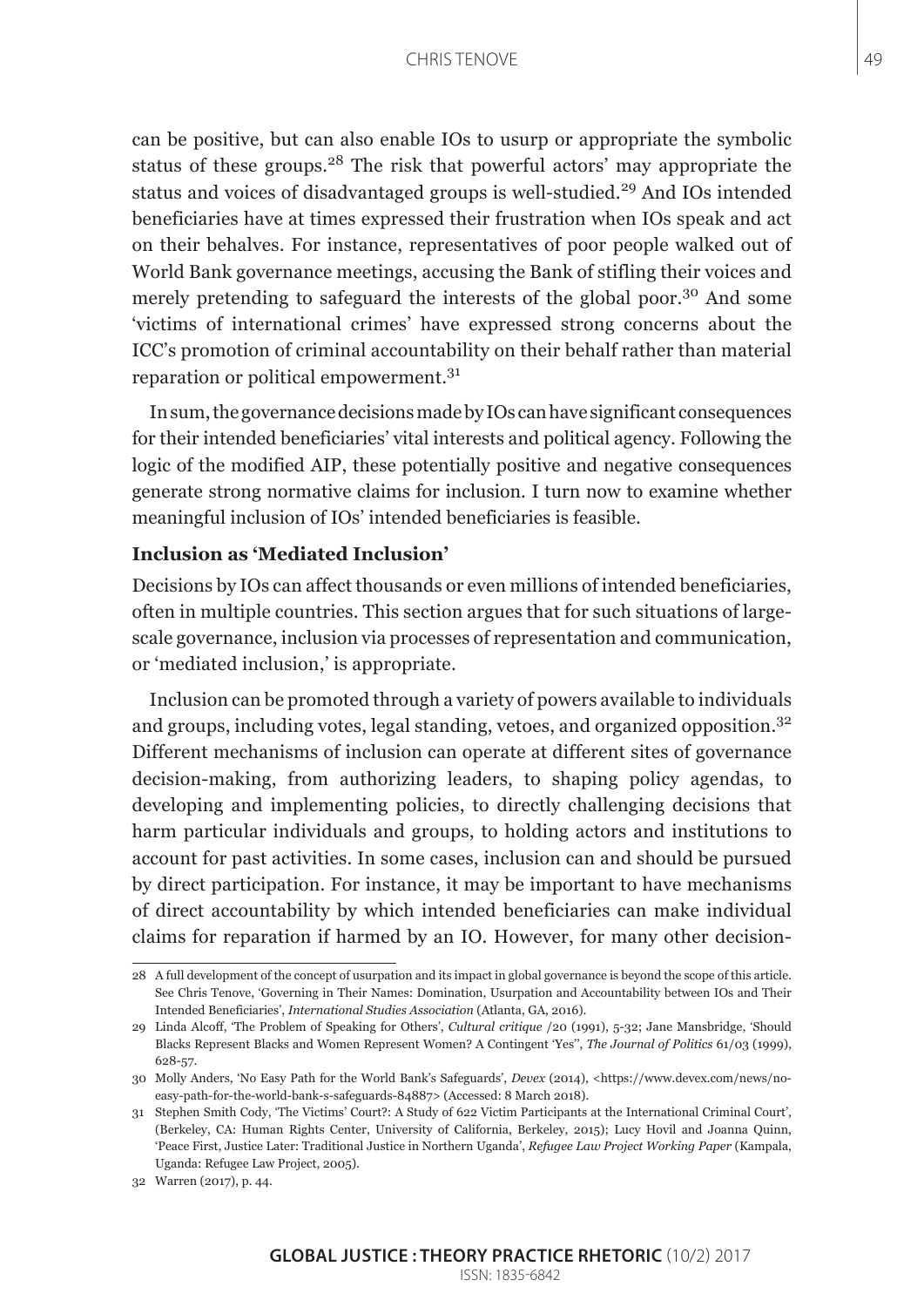#### **SHOULD INTERNATIONAL ORGANIZATIONS INCLUDE BENEFICIARIES IN** 50 **DECISION-MAKING? ARGUMENTS FOR MEDIATED INCLUSION**

making processes where inclusion is warranted, such direct inclusion is unfeasible. Representation will often be necessary.

Representation is not just a regrettable substitute for direct participation. Representatives can improve the quality of political judgments, and they can identify, inform and mobilize constituencies of individuals who might not have recognized their shared concerns.33 Political representation can also create opportunities for individual participation, such as when representatives engage with constituency members to solicit their opinions and insights. As Plotke observes, 'the opposite of representation is not participation. The opposite of representation is exclusion.'<sup>34</sup>

This is not to say that representation necessarily promotes inclusion. Representation can be done poorly, exploitatively or ineffectually. For it to advance inclusion, three components are necessary. First, representatives must make valid claims on behalf of a constituency. Second, representatives must be able to advocate for constituencies in IO decision-making that will significant affect their interests. Third, decision-making must occur with sufficient publicity, so that it may be evaluated and decision-makers held to account.

If constituencies of intended beneficiaries have representatives that can make strong claims on their behalves, if their representatives have significant opportunities to advocate in IO decision-making, and if decision-making is carried out in a sufficiently public manner, then one can say that intended beneficiaries have significant powers of inclusion in IO governance.35 In the following three sections I develop these three components of mediated inclusion, and I provide a broad-strokes analysis of empirical studies of their enjoyment by IOs' intended beneficiaries.

## **Representing Intended Beneficiaries**

Good representatives of IOs' intended beneficiaries can put forward the interests and enhance the agency of the people they represent. Poor representation, by contrast, can lead to harm and to the usurpation of intended beneficiaries' political agency.36 The difference between good and bad representation is contested in theory and practice. This section first proposes that intended

<sup>33</sup> David Plotke, 'Representation Is Democracy', *Constellations* 4/1 (1997), 19-34; Michael Saward, *The Representative Claim* (Oxford: Oxford University Press, 2010).

<sup>34</sup> Plotke (1997), p. 19.

<sup>35</sup> A full defense and elaboration of mediated inclusion is beyond the scope of this paper. For more see Chris Tenove, 'Justice and Inclusion in Global Politics: Representing and Advocating for Victims of International Crimes', *Doctoral Dissertation* (Vancouver: University of British Columbia, 2015), <http://circle.ubc.ca/handle/2429/51982> (Accessed: 8 March 2018).

<sup>36</sup> For instance, Ludwig observes that refugee organizations often portray refugees as abject and helpless in order secure support from host governments and publics, even though these characteristics are often inapt and can undermine refugees' attempts to pursue employment or political engagement (Bernadette Ludwig, '"Wiping the Refugee Dust from My Feet": Advantages and Burdens of Refugee Status and the Refugee Label', *International Migration* 54/1 (2016), 5-18).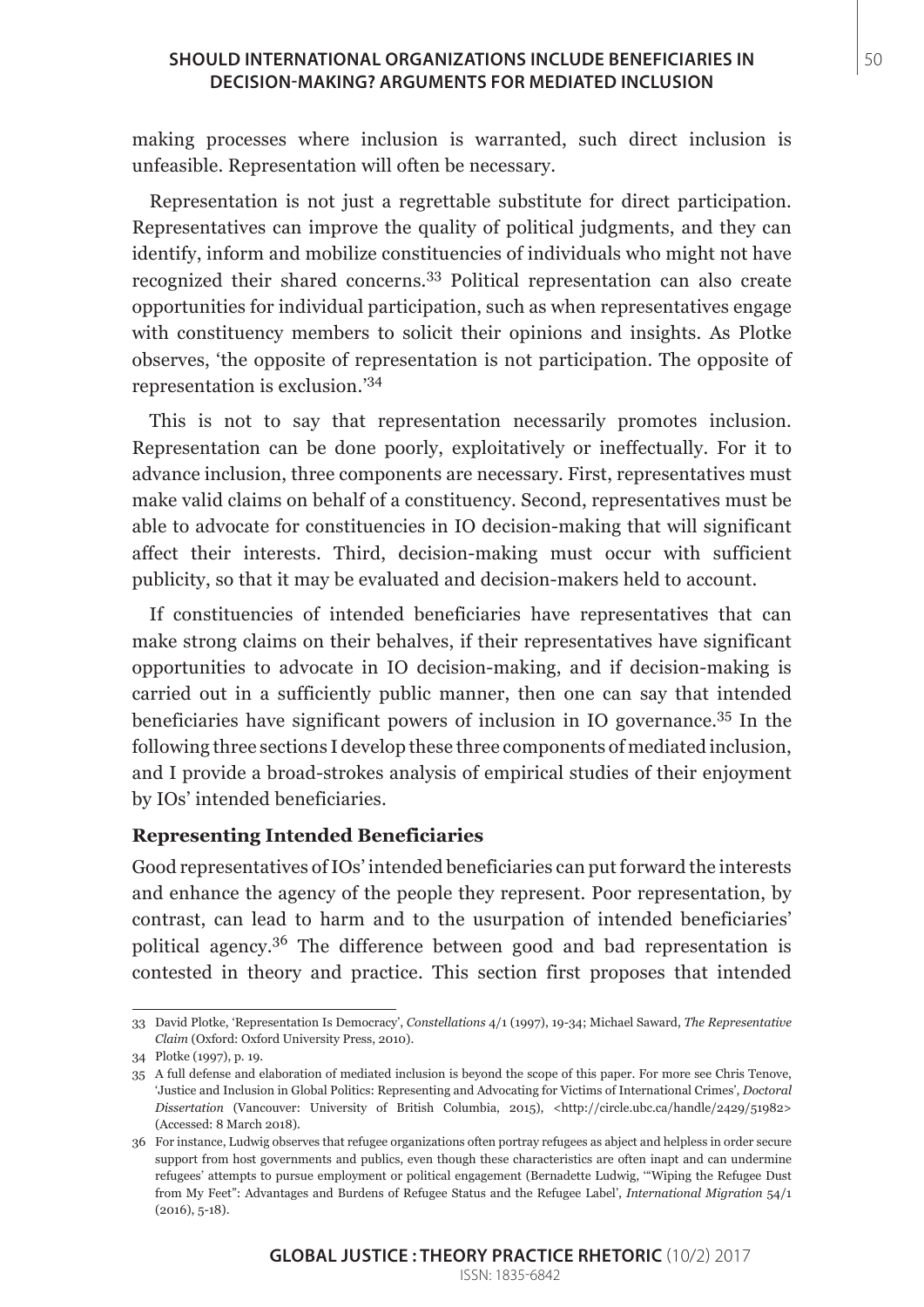beneficiaries require representatives that make strong claims to *speak for, speak as* and *speak about* them, thereby advancing multiple normative goods for them. It then surveys empirical literature to identify strengths and weaknesses of actors that currently represent intended beneficiaries in IO decision-making: state parties, non-governmental organizations (NGOs), and IO-designated representatives.

#### **Representative Claims to Speak For, As and About**

There is robust normative and empirical debate about political representation, with increasing attention to the legitimacy of representative claims by non-elected actors.37 A 'representative claim' is both a set of assertions about a particular constituency (such as its interests or values) and a justification, sometimes implicit, for why the audience to the claim should accept the representative's assertions.38 Representatives can be evaluated on different normative criteria and can advance different goods for those they represent. I propose three ideal types of representative claims that are important for representing IOs' intended beneficiaries – claims to *speak for, speak as* and *about* constituencies (summarized in Table 1).<sup>39</sup> Any claim can be evaluated on all three dimensions, though in practice different types of actors tend to make stronger claims of one type rather than all three.

For representatives to *speak for* constituencies, constituency members must exert direct control over who the representatives are and what they say. Such claims can be evaluated by examining opportunities for constituency members to authorize representatives and hold them to account.40 Mechanisms of authorization and accountability provide opportunities for individual constituency members to exercise agency over and through their representatives' actions. Elections are a familiar mechanism of authorization (when constituents vote for representatives) and accountability (the opportunity to re-elect or reject a representative in a future elections). But non-electoral mechanisms of authorization and accountability exist in domestic and global politics.41 Different mechanisms provide different opportunities for constituency members to exert agency, which in turn leads to stronger or weaker claims by representatives

<sup>37</sup> See Macdonald (2008); Laura Montanaro, 'The Democratic Legitimacy of Self-Appointed Representatives', *The Journal of Politics* 74/4 (2012), 1094-107; Saward (2010).

<sup>38</sup> Saward (2010).

<sup>39</sup> For a similar typology of representative claims, but which does not clarify the normative goods they advance, see Hugo Slim, 'By What Authority? The Legitimacy and Accountability of Non-Governmental Organisations', *The Journal of Humanitarian Assistance* 10 (2002).

<sup>40</sup> Macdonald (2008); Hanna Pitkin, *The Concept of Representation* (Berkeley and Los Angeles: University of California Press, 1072).

<sup>41</sup> For analyses of authorization and accountability by non-electoral mechanisms, see Ruth Grant and Robert O. Keohane, 'Accountability and Abuses of Power in World Politics', *American Political Science Review* 99/1 (2005), 29-43; Macdonald (2008); Saward (2010).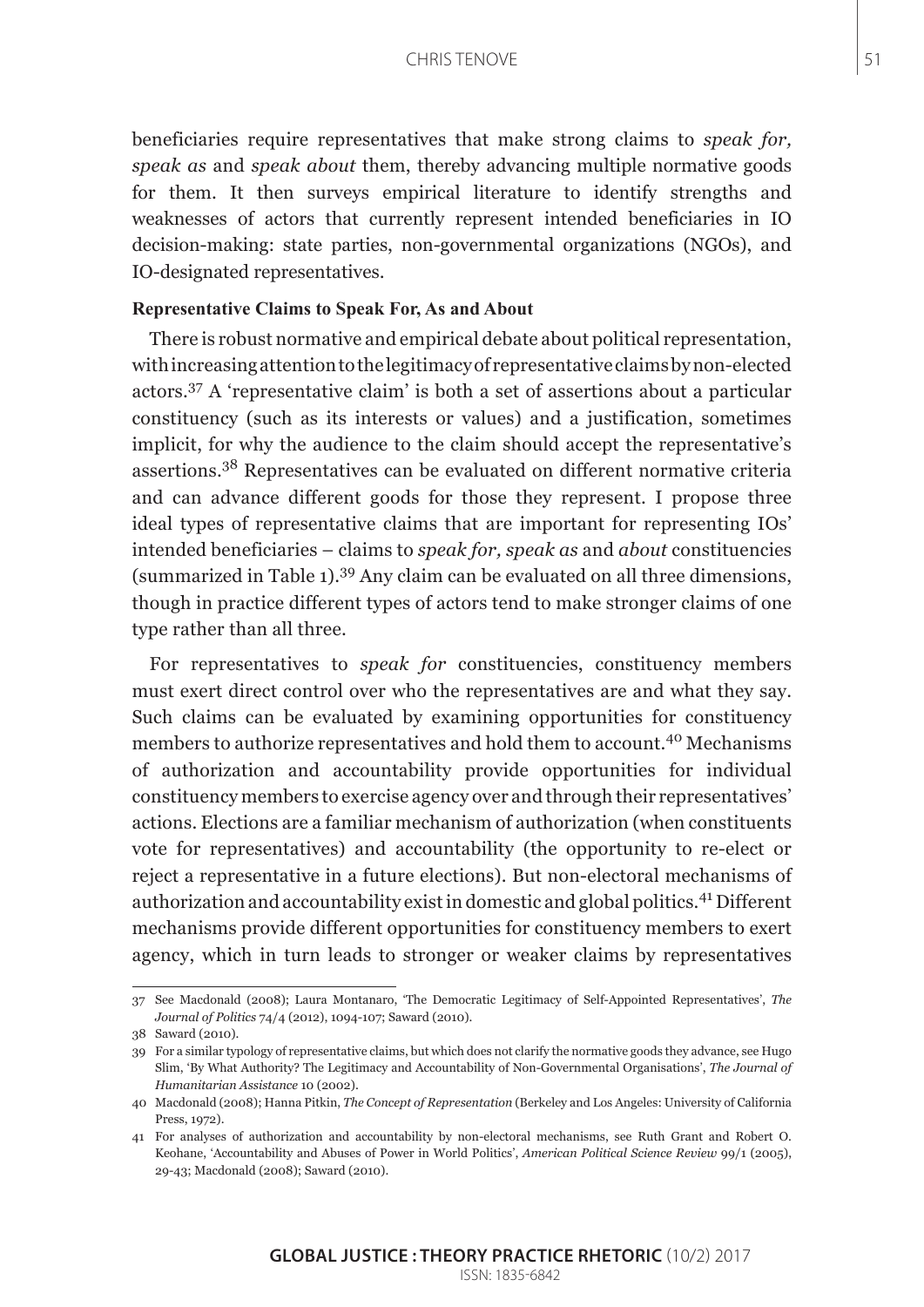#### **SHOULD INTERNATIONAL ORGANIZATIONS INCLUDE BENEFICIARIES IN** 52 **DECISION-MAKING? ARGUMENTS FOR MEDIATED INCLUSION**

to *speak for* them. The greater the active ongoing support by constituency members, the stronger the claim by a representative to *speak for* them.

| <b>TABLE 1: IDEAL TYPES OF REPRESENTATIVE CLAIMS</b> |
|------------------------------------------------------|
|------------------------------------------------------|

| <b>TYPE OF</b><br><b>REPRESENTATIVE CLAIM</b> | <b>STANDARD OF LEGITIMACY</b>                              | <b>CONTRIBUTION TO INCLUSION</b>       |
|-----------------------------------------------|------------------------------------------------------------|----------------------------------------|
| Speak for                                     | Relational responsiveness to<br>constituency               | Agency of constituency members         |
| Speak about                                   | Deliberative validity of claim                             | Epistemic validity of decision         |
| Speak as                                      | Shared identity between<br>constituency and representative | Recognition of constituency<br>members |

The claim to *speak about* a constituency is valid or not depending on the epistemic quality of the claim rather than the representative's relationship to the constituency. Claims to speak about a constituency should be evaluated on deliberative criteria, in which they are assessed with competing claims in processes committed to reasonableness, mutual justifiability and noncoercion.42 High quality claims to *speak about* constituencies can be information rich and relevant to policymaking. When unmoored from mechanisms of authorization and accountability, however, claims to *speak about* a constituency can be problematic, generating the familiar dangers of voice appropriation and technocracy.

Finally, representatives can *speak as* a member of the constituency being represented. People are regularly asked to speak on behalf of those who share aspects of identity or important experiences, often referred to as 'descriptive representation.'43 The legitimacy of claims to *speak as* are based on representatives' authenticity as constituency members and the extent to which other members identify with them. Representatives who *speak as* members of a social group can promote the recognition of constituency members, both in the eyes of the constituency and in the eyes of a larger community.44 This is particularly important for social groups that have suffered from marginalization and exclusion. Furthermore, members of a social group may have important insights about a group's predicament that non-members are unlikely to possess. Representatives who *speak as* members of a constituency can also claim to *speak for* it (by being authorized and accountable) or *speak about* it (through the epistemic strength of their claims).

For constituencies of intended beneficiaries to be well represented, they

<sup>42</sup> For different but overlapping accounts of deliberative legitimacy, see Jürgen Habermas, *Between Facts and Norms: Contributions to a Discourse Theory of Law and Democracy* (Cambridge, MA: MIT Press, 1996); Young (2000).

<sup>43</sup> Pitkin (1972).

<sup>44</sup> Alcoff (1991); Mansbridge (1999).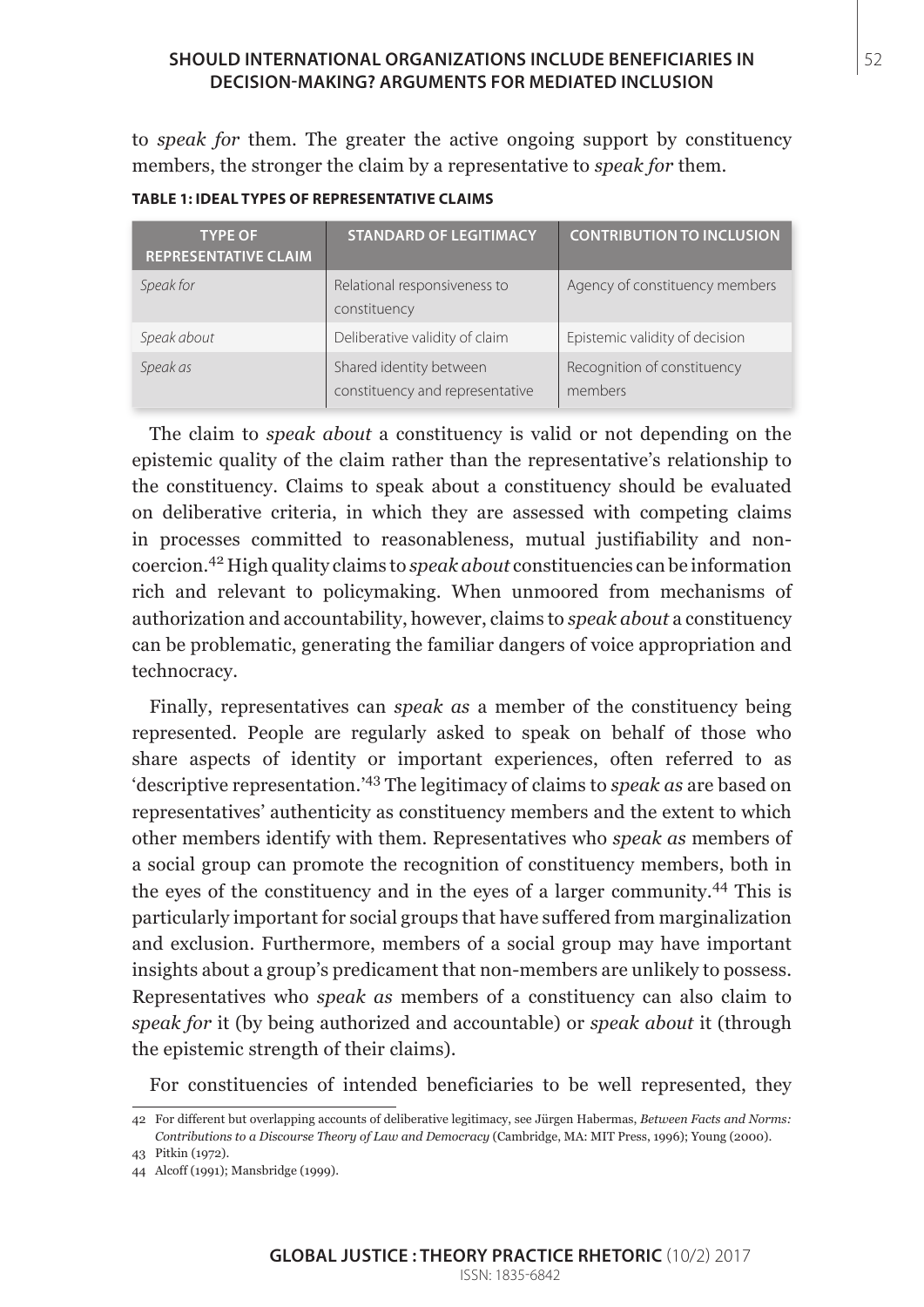will usually require multiple representatives who can make different types of representative claims and therefore advance all three sets of normative goods for the constituencies in question. Constituencies need opportunities to exert their agency through representatives who *speak for* them. They frequently need advocates with expert knowledge to propose how the constituency's interests can be promoted in complex policy areas. They may also require representatives who can *speak as* members of their constituency to promote trust in an IO or recognition through its actions. Moreover, multiple representatives are needed in order to advocate for diverse groups and values within a constituency, and to challenge, improve or complement the claims made by representatives. Constituencies will thus be better represented when they have multiple and competing representatives, rather than a single ideal representative.

Furthermore, there can be quite different kinds of constituencies that need representation. Some IO decision-making processes affect very narrow and concrete constituencies, such as the residents of a particular refugee camp, or inhabitants of communities that may be affected by a dam funded by the World Bank. For such decision-making processes, it is feasible to have representatives who can make strong claims to speak *for* or *as* constituency members. By contrast, some decision-making processes may affect millions of people in diverse settings, or may constitute whole categories of intended beneficiaries (such as the negotiations to create them 1951 Convention Relating to the Status of Refugees). In such cases, claims to speak *about* the constituency must often predominate.

Inclusion thus needs to be promoted by different forms of representation for decision-making processes with different scopes. When decisions affect extremely large, diverse or hypothetical groups, representation can be understood as claims made in a 'conversation' over time. As Young argues, this conversation model sees representation as a relationship between representatives and constituency members, in which there are 'moments' when constituency members can authorize or hold to account their representatives.<sup>45</sup> This ongoing conversation makes it possible for representatives to put forward views and interests of IOs' intended beneficiaries, and for members of these groups to support, reject, or seek to alter claims made on their behalves.

#### *Who Can Represent Intended Beneficiaries?*

For intended beneficiaries to be included in IO decision-making, they need actors to make valid representative claims on their behalf. Who can legitimately do so? Scholarship on IOs has put forward a variety of actor types. This section

<sup>45</sup> Young (2000), 125-133.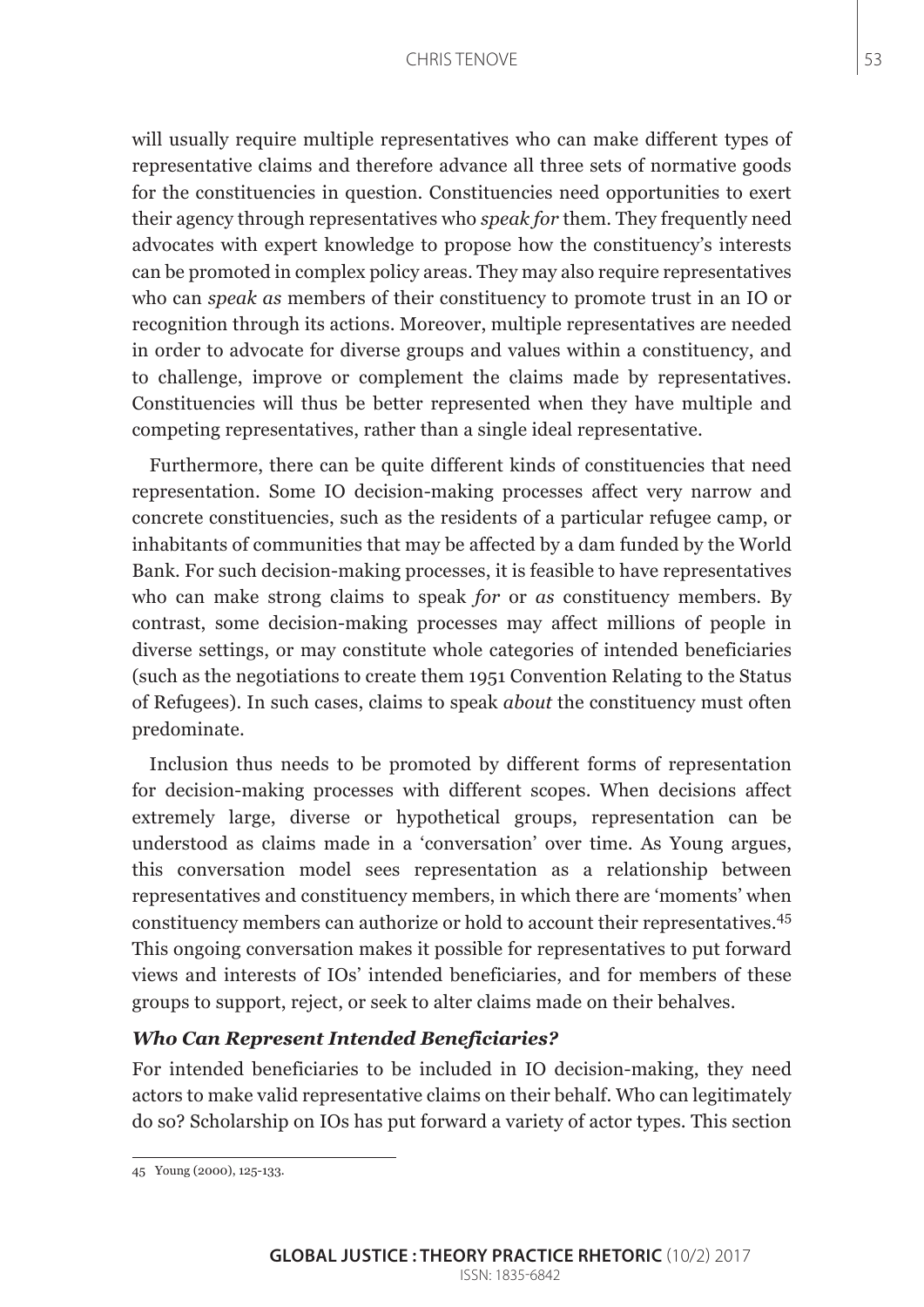## **SHOULD INTERNATIONAL ORGANIZATIONS INCLUDE BENEFICIARIES IN** 54 **DECISION-MAKING? ARGUMENTS FOR MEDIATED INCLUSION**

briefly assesses the opportunities and limitations for representative claimmaking about intended beneficiaries by state governments, non-governmental organizations, and officials that IOs institutionally-designate to speak on intended beneficiaries' behalves.

## *State governments*

Much IR scholarship assumes that only state governments can legitimately represent populations in IO governance.<sup>46</sup> However, in many cases state governments will be poor representatives of IOs' intended beneficiaries. People often come to be refugees, victims of international crimes, and other categories of intended beneficiaries, because of a broken political relationship with their state government. Predatory states and fragile states often cannot credibly represent the interests of their own citizens. Furthermore, foreign governments are unlikely to strongly or consistently represent populations of IOs' intended beneficiaries, since both democratic and undemocratic governments tend to seriously discount the interests of non-citizens.47 State governments will therefore tend to make weak representative claims to speak *for* or *as* IOs intended beneficiaries. There are exceptions, however. For instance, in deliberations at the UN in April 2017, Canada's Minister for Immigration, Refugees and Citizenship stated:

I speak to you not only as the representative of a country whose history has been shaped by generations of immigrants, but also as someone whose own life has been shaped by the experience of migration. I first came to Canada as a 16-year-old asylum seeker, and so I'm informed by my personal experiences.<sup>48</sup>

## *Non-governmental organizations*

Many commentators have argued that civil society actors – and NGOs in particular – can best represent those affected by global governance, and in particular be the voice of 'those marginalized groups of stakeholders that face the greatest obstacles to political participation.'49 As the number, influence and governing activity of NGOs has increased, however, so have questions about

<sup>46</sup> This is referred to as the 'state consent' model in Allen Buchanan and Robert O. Keohane, 'The Legitimacy of Global Governance Institutions', *Ethics & International Affairs* 20/04 (2011), 405-37.

<sup>47</sup> Buchanan and Keohane (2011), p. 414-18.

<sup>48</sup> Ahmed Hussen, 'Statement of the Honourable Ahmed Hussen, Minister of Immigration, Refugees and Citizenship: Panel Discussion Hosted by the International Organization for Migration', (New York: United Nations, 2017), <https://www.iom.int/international-dialogue-migration-2017-strengthening-international-cooperation-andgovernance> (Accessed: 8 March 2018).

<sup>49</sup> Patrizia Nanz and Jens Steffek, 'Global Governance, Participation and the Public Sphere', *Government and Opposition* 39/2 (2004), 314-35, 334.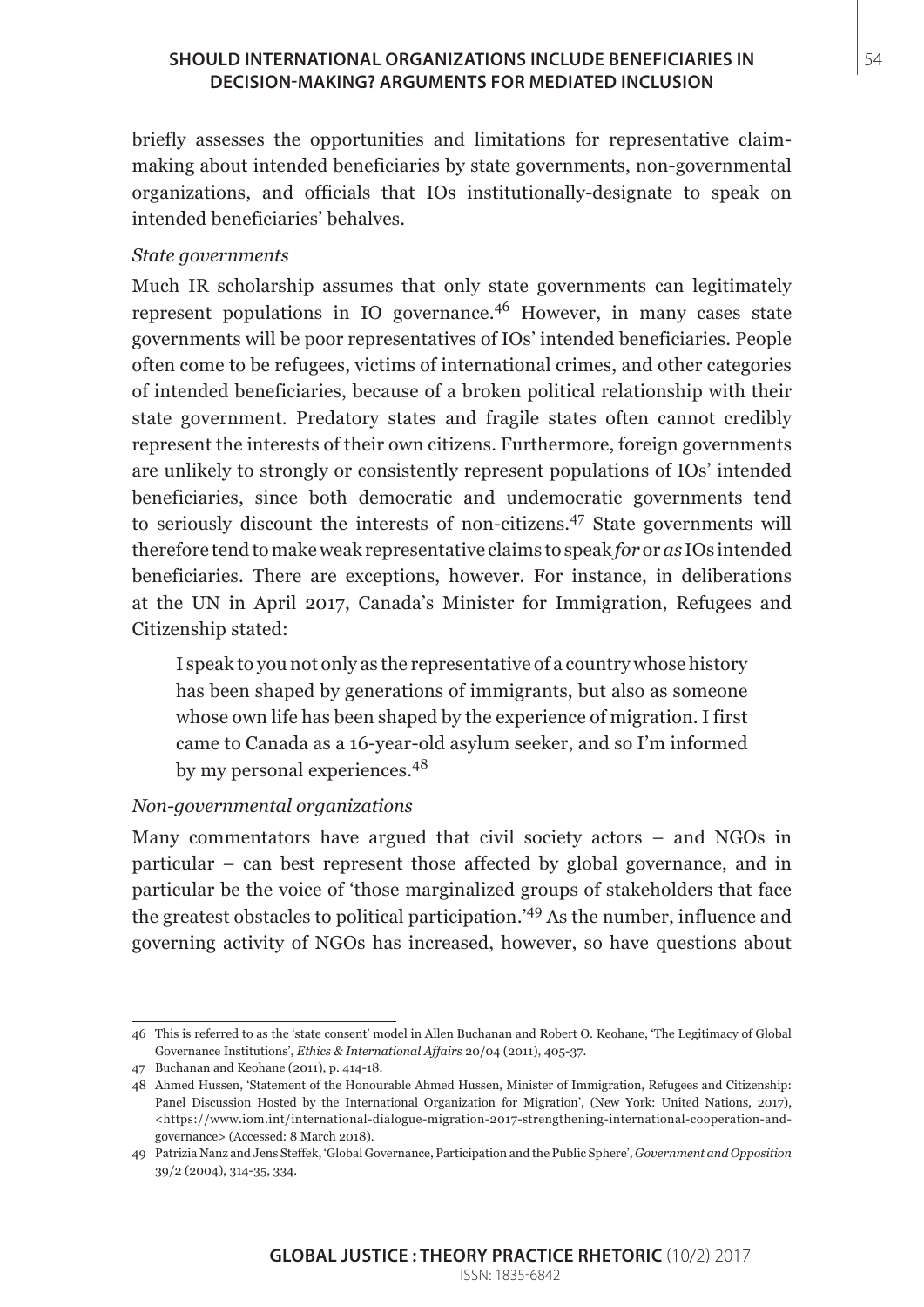their legitimacy as representatives.<sup>50</sup>

Scholarship on NGOs as representatives in global governance is extensive, but often uses fuzzy or narrow conceptions of representation.<sup>51</sup> Nevertheless, recent literature identifies several factors that shape the quality of representative claims that NGOs may make on behalf of IOs' intended beneficiaries.

First, NGOs with different functional roles will have different capacities to make representative claims on behalf of intended beneficiaries. While some NGOs primarily deliver services, others advocate for ideologies or causes, and still others advocate for specific constituencies.52 Only NGOs that advocate for particular constituencies of intended beneficiaries are likely to make strong representative claims to *speak for* them. Service-oriented organizations and advocates of principles may make strong claims to *speak about* policies that can advance particular goods for constituencies, but they may be unresponsive to people's expressed preferences. Some civil society organizations can support constituencies so that their members have greater opportunities to *speak as*  representatives. For instance, an organization like the Green Belt Movement in Kenya promotes the capacity of rural women to mobilize within and beyond their communities on social and environmental issues.<sup>53</sup>

Second, NGO funders and funding mechanisms can influence their relationships with constituencies of concern and thus shape the quality of their representation.54 For instance, the interests of constituencies from the global South often receive less attention, since most funding comes from donors in the North.55 Competition for funding can lead to conflicts between NGOs' financial security and the needs or desires of constituencies they aim to represent or assist.<sup>56</sup>

<sup>50</sup> Steve Charnovitz, 'Accountability of Non-Governmental Organizations in Global Governance', in Lisa Jordan and Peter van Tuijl, (eds.), *NGO Accountability: Politics, Principles and Innovations* (London: Earthscan, 2006), 21- 42; Jennifer C. Rubenstein, 'The Misuse of Power, Not Bad Representation: Why It Is Beside the Point That No One Elected Oxfam', *Journal of Political Philosophy* 22/2 (2014), 204-30; Slim (2002).

<sup>51</sup> Though see Rubenstein (2014); Jonas Tallberg and Anders Uhlin, 'Civil Society and Global Democracy: An Assessment', in Daniele Archibugi, Mathias Koenig-Archibugi, and Raffaele Marchetti, (eds.), *Global Democracy: Normative and Empirical Perspectives* (Cambridge: Cambridge University Press, 2012), 210-32.

<sup>52</sup> Clifford Bob, *The Marketing of Rebellion: Insurgents, Media, and International Activism* (Cambridge: Cambridge University Press, 2005); L David Brown, Alnoor Ebrahim, and Srilatha Batliwala, 'Governing International Advocacy NGOs', *World Development* 40/6 (2012), 1098-108; Hahn (2010) In practice, there is often blurring of these functional roles.

<sup>53</sup> Marc Michaelson, 'Wangari Maathai and Kenya's Green Belt Movement: Exploring the Evolution and Potentialities of Consensus Movement Mobilization', *Social Problems* (1994), 540-61.

<sup>54</sup> Key studies include Bob (2005); Brown, Ebrahim, and Batliwala (2012); Alexander Cooley and James Ron, 'The NGO Scramble: Organizational Insecurity and the Political Economy of Transnational Action', *International Security* 27/1 (2002), 5-39; Scholte (2011).

<sup>55</sup> Bob (2005); Tanja Brühl, 'Representing the People? NGOs in International Negotiations', in Jens Steffek and Kristina Hahn, (eds.), *Evaluating Transnational NGOs: Legitimacy, Accountability, Representation* (New York: Palgrave Macmillan, 2010), 181-99.

<sup>56</sup> Brühl (2010); Cooley and Ron (2002).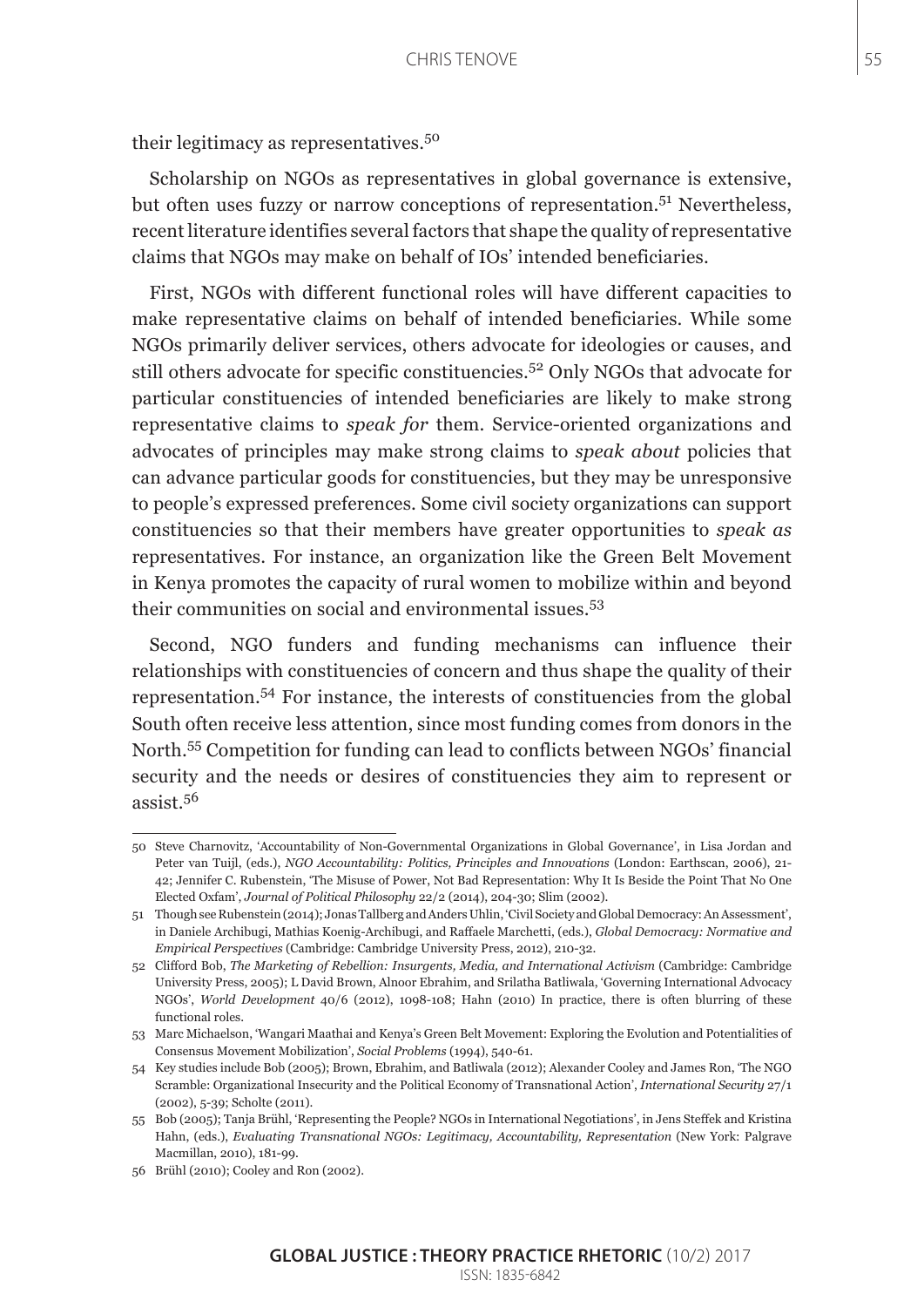#### **SHOULD INTERNATIONAL ORGANIZATIONS INCLUDE BENEFICIARIES IN** 56 **DECISION-MAKING? ARGUMENTS FOR MEDIATED INCLUSION**

Third, NGOs' organizational structure and internal governance practices can shape their relationships to constituencies. For instance, international NGOs that are federations of constituency-based subunits can make strong claims to *speak for* constituencies. As an example, Shack/Slum Dwellers International is a federation of national associations of people who advocate for – and often belong to – poor urban communities, and these national associations elect the members of the NGO's governing board.57 This also means that many of the NGOs' leaders can *speak as* members of its constituency of concern. By contrast, many international NGOs do not have members of the constituencies they serve in senior organizational positions, limiting their capacity to claim to *speak as* these constituencies.

These and other findings suggest that the quality of representative claims by NGOs will often have some weaknesses. However, the quality of representation by NGOs has received increasing scrutiny by communities, donors, IOs, and NGOs themselves. Many international NGOs have made institutional efforts to improve their capacities to *speak for* and *as* communities of beneficiaries. As Tallberg and Uhlin argue, despite their weaknesses, NGOs can often make stronger representative claims for intended beneficiaries than states, corporations, and most other actors in global governance.<sup>58</sup>

#### *Institutionally-designated representatives*

In addition to actors outside an IO who push to advocate for intended beneficiaries, some IOs officially designate actors to be the representatives of beneficiary groups. A wide range of institutionally-designated representatives of intended beneficiaries can be seen in IOs today. For instance, one of the 20 voting positions on the governing board of the Global Fund to Fight AIDS, Tuberculosis and Malaria (GFATM) is designated for a representative of individuals affected by HIV/AIDS, tuberculosis or malaria. The UN Secretary-General regularly appoints Special Envoys and Special Representatives, some of who advocate for particular categories of intended beneficiaries.59 As another example, the ICC funds and assists lawyers to act as representatives of victims of crimes in judicial proceedings.

Such institutionally-designated representatives can have positive or negative effects on the inclusion of intended beneficiaries. They may have greater influence on IOs than civil society groups because of their formal standing in decisionmaking processes. However, they may make poor quality representative claims

<sup>57</sup> Brown, Ebrahim, and Batliwala (2012).

<sup>58</sup> Tallberg and Uhlin (2012), p. 226-8.

<sup>59</sup> Examples include the UN Secretary-General's Special Representative for Children and Armed Conflict, the Special Representative on the Human Rights of Internally-Displaced Persons, and the Special Envoy for people with HIV/ AIDS in Africa.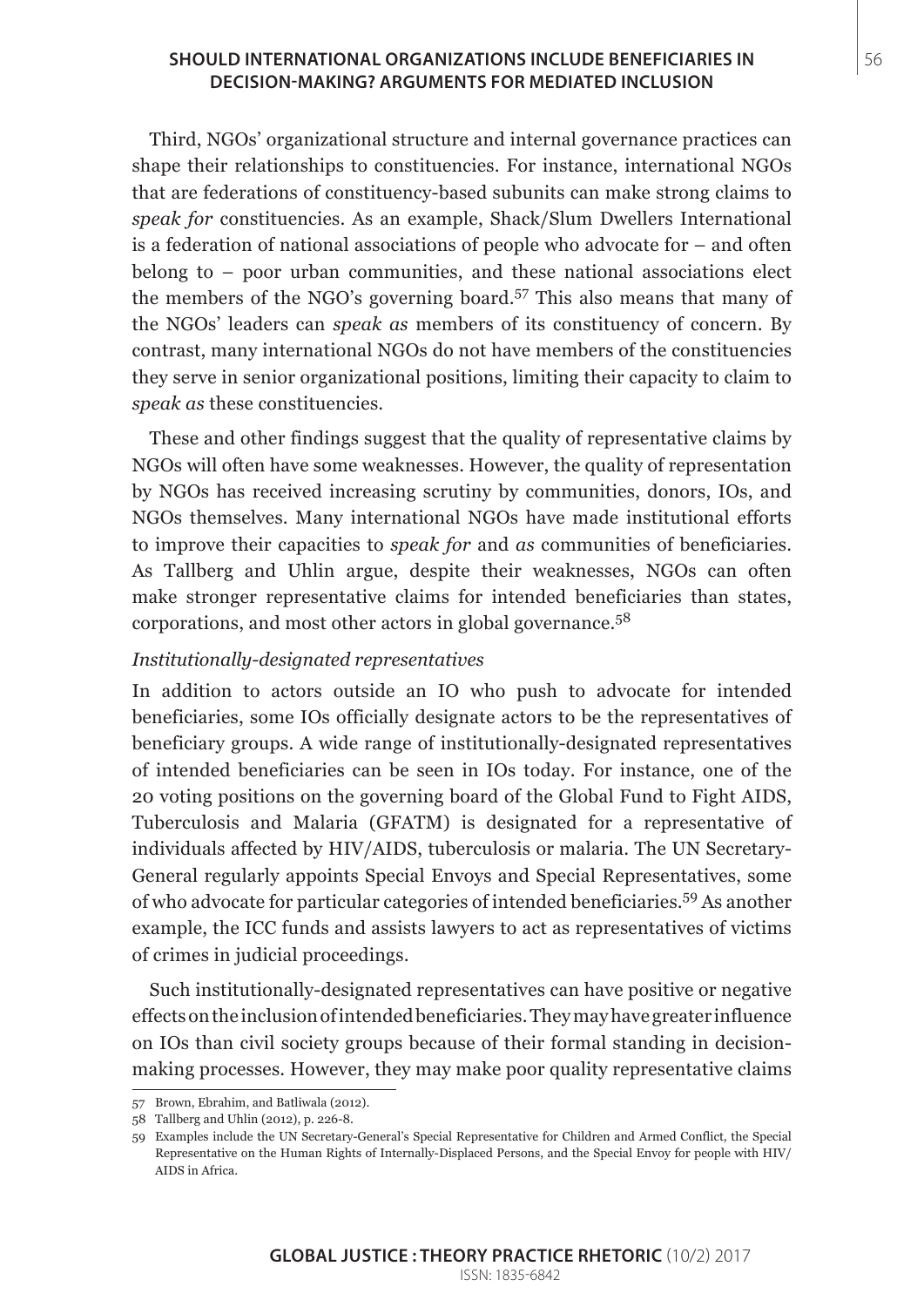if they are primarily authorized by and accountable to the IO that employs them, and not necessarily to the constituency they represent. They may also lack qualities of identity or expertise needed to make strong claims to speak *as*  or speak *about* constituencies. The institutional designation of representatives is an interesting experiment in IO design, but to date there is little empirical analysis of their representative claims or their impact on inclusion.

## **Opportunities for Advocacy in IO Decision-making Processes**

To promote the inclusion of intended beneficiaries, their representatives must have adequate *opportunities for advocacy* in IO decision-making processes that affect them, which includes both *access* to relevant decision-making processes and that their claims receive *due consideration*. Of course, the representatives of intended beneficiaries should not single-handedly determine decision outcomes. The interests and perspectives of other constituencies must be taken into consideration, and IOs face limitations due to their resources, mandates and operating environments. However, representatives of intended beneficiaries should be able to participate in deliberations about how to accommodate or question these factors, propose alternative actions and demand justifications for decisions made.

According to some understandings of international politics, meaningful advocacy by representatives of intended beneficiaries is entirely utopian. On this view, states make all significant decisions about IOs' behavior, and other actors lack opportunities and power to influence decision outcomes.

However, while state governments are the key players, two lines of empirical research suggest that meaningful advocacy for intended beneficiaries is possible. First, access by NGOs and other non-state actors to IO decision-making has increased substantially in recent decades, and some IOs have granted significant access to institutionally-designated representatives. Second, the design of decision-making processes can improve opportunities for 'weaker' actors to receive due consideration, including by making decision-making processes more conducive to 'arguing' rather than coercion and bargaining among decision-makers. Research on these factors suggests practices and conditions that might yield more meaningful opportunities for advocacy on behalf of intended beneficiaries.

#### *Access by Non-state Actors to IO decision-making*

In recent decades, non-state actors have gained greater access to IO decisionmaking, creating opportunities for them to advocate for IOs' intended beneficiaries. In particular, civil society actors have played an increasing role in both inter-state negotiations and IO decision-making. A convincing case for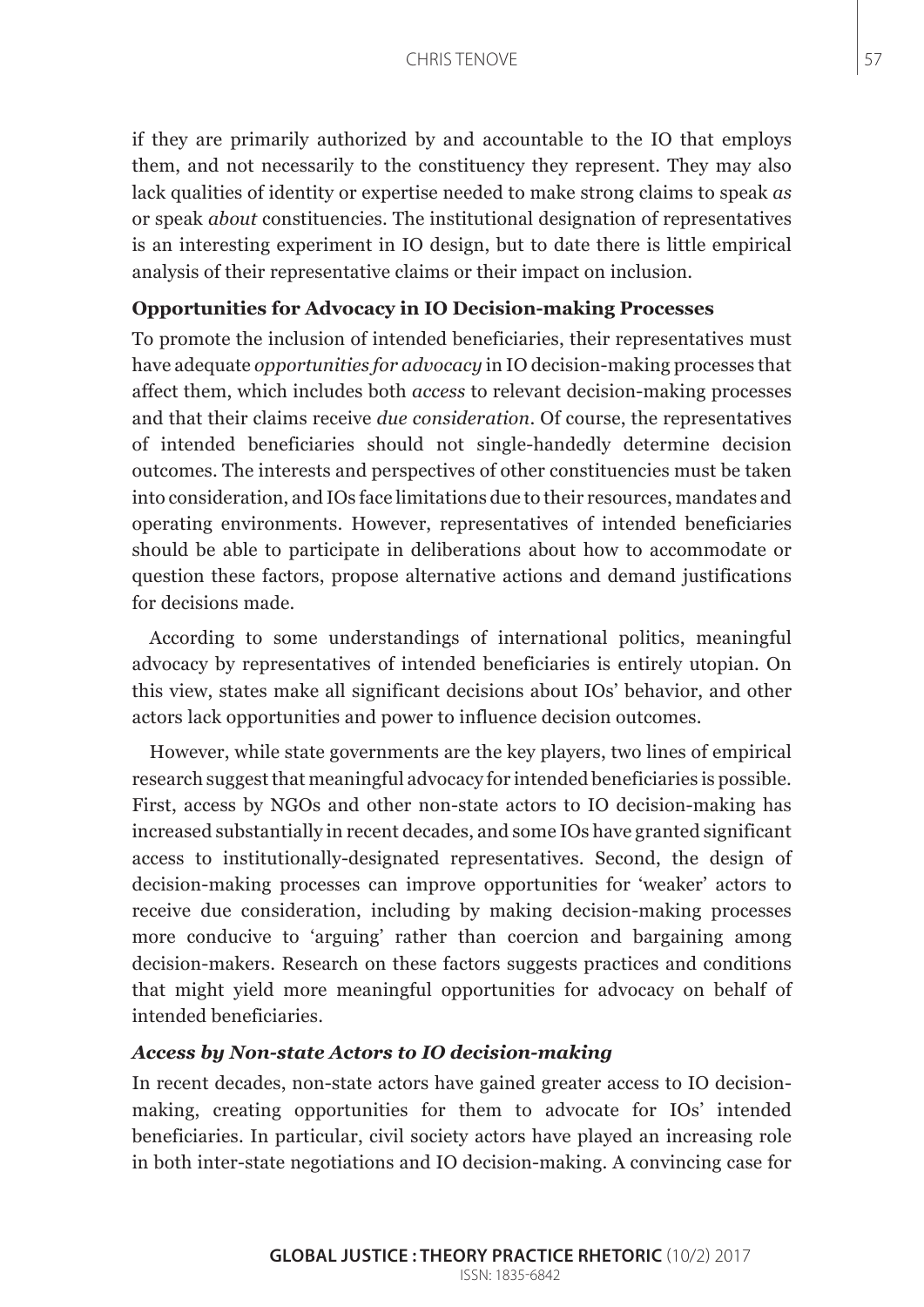## **SHOULD INTERNATIONAL ORGANIZATIONS INCLUDE BENEFICIARIES IN** 58 **DECISION-MAKING? ARGUMENTS FOR MEDIATED INCLUSION**

this 'opening up' of IOs to non-state actors has been put forward by Tallberg and co-authors.60 Looking at 50 international organizations and 298 sub-bodies between 1950 to 2010, they find that increased access by non-state actors to IO decision-making 'pervades all issue areas, all policy functions, and all world regions.'<sup>61</sup>

This access exists on a continuum,  $62$  which includes:

- *Full participation.* Non-state actors can contribute to all relevant decisions. This usually takes the form of a seat on governing boards of IOs. This is rare for non-state actors, but does exist. For instance, the GFATM governing board has a voting position for a representative of people affected by HIV/Aids, tuberculosis or malaria, and International Labour Organization's governing body has 14 representatives of workers, along with 14 representatives of employers and 28 representatives of state governments.
- *Partial participation.* Non-state actors are guaranteed the opportunity to formally engage in a sub-set of decision-making processes. Their contribution is often limited to the design or implementation of particular policies or projects. For instance, some international tribunals and secretariats allow individuals or NGOs to submit complaints and pursue legal action on them.
- *Consultation.* Non-state actors are invited, at the discretion of decision-makers, to contribute to particular decision-making processes. Their contribution is often limited to providing information rather than acting as a decision-maker. Consultation is often channeled through IOs' civil society advisory bodies. For instance, over 3,500 NGOs have been granted 'consultative status' by the UN's Economic and Social Council, and can attend and speak during meetings.<sup>63</sup>
- *Observation*. Non-state actors can scrutinize decision-making but cannot contribute to it. Observation may occur through physical attendance during a decision-making processes, or through guaranteed access to records of it. For instance, the UN Framework Convention on Climate Change allows non-state actors

<sup>60</sup> Jonas Tallberg, Thomas Sommerer, and Theresa Squatrito, *The Opening up of International Organizations: Transnational Access in Global Governance* (Cambridge: Cambridge University Press, 2013).

<sup>61</sup> Tallberg, Sommerer, and Squatrito (2013), p. 2.

<sup>62</sup> This typology is similar to one put forward by Christer Jönsson and Jonas Tallberg, *Transnational Actors in Global Governance: Patterns, Explanations, and Implications* (New York: Palgrave Macmillan, 2010), p. 5-8.

<sup>63</sup> Kerstin Martens, 'Civil Society and Accountability of the United Nations', in Jan Aart Scholte, (ed.) *Building Global Democracy?: Civil Society and Accountable Global Governance* (Cambridge: Cambridge University Press, 2011), 42-57.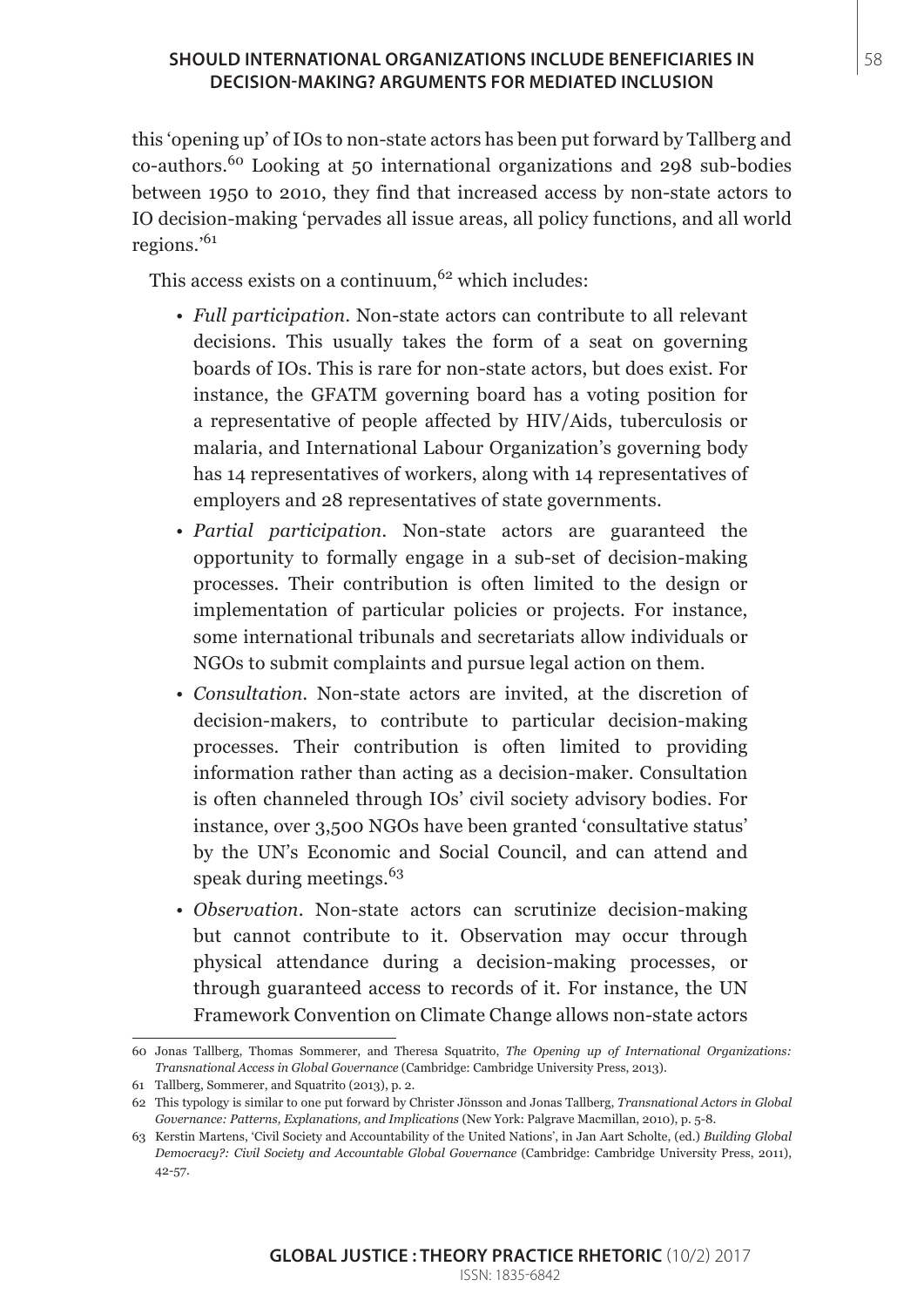to observe meetings of the Conferences of the Parties, and to make interventions at the discretion of the chairperson.

• *No access*. Non-state actors cannot observe or contribute to decision-making. Decision-makers may later release information about decision-making, at their own discretion.

Several factors influence the level of access that civil society organizations and other non-state actors have to IO decision-making. These include the extent to which IOs *need* these non-state actors to govern effectively (such as for implementing community development projects or monitoring human rights performance);<sup>64</sup> the policy area the IO oversees (for instance, states resist access in IO decision-making that impacts national security),  $65$  and a history of strong pressure by civil society for access, such as occurred at the United Nations and World Bank.<sup>66</sup>

International organizations may also play a gatekeeping role and selectively include or exclude certain types of NGOs. For instance, some IOs allow states to deny access to NGOs (including critical NGOs).<sup>67</sup> Studies have found systematic discrimination against participation at the IMF and World Bank by those civil society groups that are based in the global South, that challenge market-based economic development, or that focus on issues such as land rights or access to food.68 Such gatekeeping over access has important implications for the inclusion of intended beneficiaries, as it may incentivize actors to make claims more palatable or desirable to the IO bureaucracy or state parties.

Taken together, these and other findings have several implications for advocacy for intended beneficiaries. There is a general trend toward increased openness in global governance decision-making, though most access leads to contributions of restricted scope. Civil society organizations are rarely guaranteed full or partial participation in decision-making. For that reason, advocacy by institutionally-designated representatives of intended beneficiaries may often be advantageous. Finally, even when civil society representatives of intended beneficiaries have access, they may not have influence, since they usually lack

<sup>64</sup> Jens Steffek, 'Explaining Patterns of Transnational Participation: The Role of Policy Fields', in Christer Jönsson and Jonas Tallberg, (eds.), *Transnational Actors in Global Governance: Patterns, Explanations, and Implications* (New York: Palgrave Macmillan, 2010), 67-87; Tallberg, Sommerer, and Squatrito (2013).

<sup>65</sup> Steffek (2010); Tallberg, Sommerer, and Squatrito (2013).

<sup>66</sup> Alnoor Ebrahim and Steven Herz, 'The World Bank and Democratic Accountability: The Role of Civil Society', in Jan Aart Scholte, (ed.) *Building Global Democracy?: Civil Society and Accountable Global Governance* (Cambridge: Cambridge University Press, 2011), 58-77; Martens (2011).

<sup>67</sup> For instance, China and Cuba have used their positions on the NGO Committee to exclude NGOs that are critical of their policies (Martens (2011), p. 48).

<sup>68</sup> Ebrahim and Herz (2011); Ngaire Woods, 'Multilateralism and Building Stronger International Institutions', in Alnoor Ebrahim and Edward Weisband, (eds.), *Global Accountabilities : Participation, Pluralism, and Public Ethics* (Cambridge: Cambridge University Press, 2007), 27-44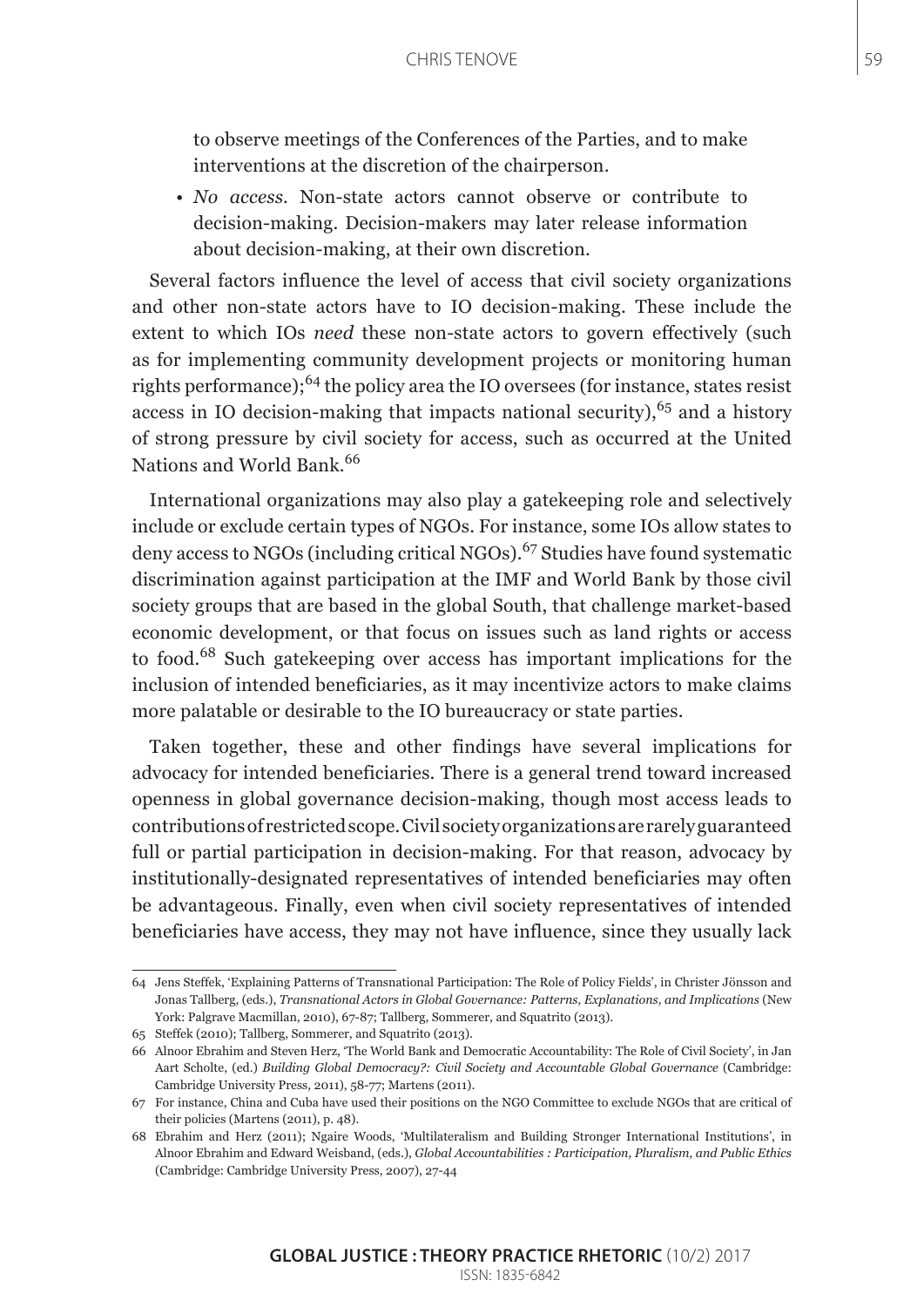#### **SHOULD INTERNATIONAL ORGANIZATIONS INCLUDE BENEFICIARIES IN** 60 **DECISION-MAKING? ARGUMENTS FOR MEDIATED INCLUSION**

the bargaining power or coercive capacities of states. The next section looks at how representatives may nevertheless receive due consideration in IO decisionmaking.

# *Improving consideration: formal status and opportunities for arguing*

For representatives of intended beneficiaries to contribute to decision-making, they not only require access to decision-making processes but decision-makers must give due consideration to their claims. However, representatives of IOs' intended beneficiaries will frequently have fewer resources for incentivizing or coercing other actors to consider and accommodate their positions. Two elements of IO design can significantly improve consideration of these representatives' claims: formal participatory status, and decision-making processes designed to be more responsive to 'arguing' rather than 'bargaining.'

First, some IOs not only give representatives of intended beneficiaries the opportunity to be present and to give voice in decision-making, they also provide them with formal status that ensures their views must be considered. For instance, representatives can be given a vote in the decision-making process. At the GFATM, a representative of communities affected by HIV/AIDS, tuberculosis or malaria holds one of the 20 voting positions on the organization's global governing board. There are additional voting positions for representatives of civil society from developed and developing countries. The formal participation of civil society in GFATM decision-making has significantly improved its transparency and its responsiveness to some affected constituencies.<sup>69</sup>

Second, representatives of intended beneficiaries may have more influence in decision-making processes where the outcomes are more significantly determined by the moral and epistemic force of claims, and not by the mobilization of material resources. These different forms of interaction among decision-makers have often been referred to as 'arguing' and 'bargaining.' When decision-making processes follow the 'logic of arguing,' as Risse calls it, actors engage in processes of reason-giving and may be persuaded to change their preferences.70 Several factors have been identified that make it more likely for arguing to make a significant contribution to inter-state negotiations and IO decision-making. Certain institutional norms can encourage arguing over bargaining, such as having a neutral chairperson, or increasing the transparency

<sup>69</sup> Carolyn Long and Nata Duvvury, 'Civil Society and Accountability Promotion in the Global Fund', in Jan Aart Scholte, (ed.) *Building Global Democracy?: Civil Society and Accountable Global Governance* (Cambridge: Cambridge University Press, 2011), 245-66.

<sup>70</sup> Thomas Risse, '"Let's Argue!": Communicative Action in World Politics', *International Organization* 54/01 (2000), 1-39.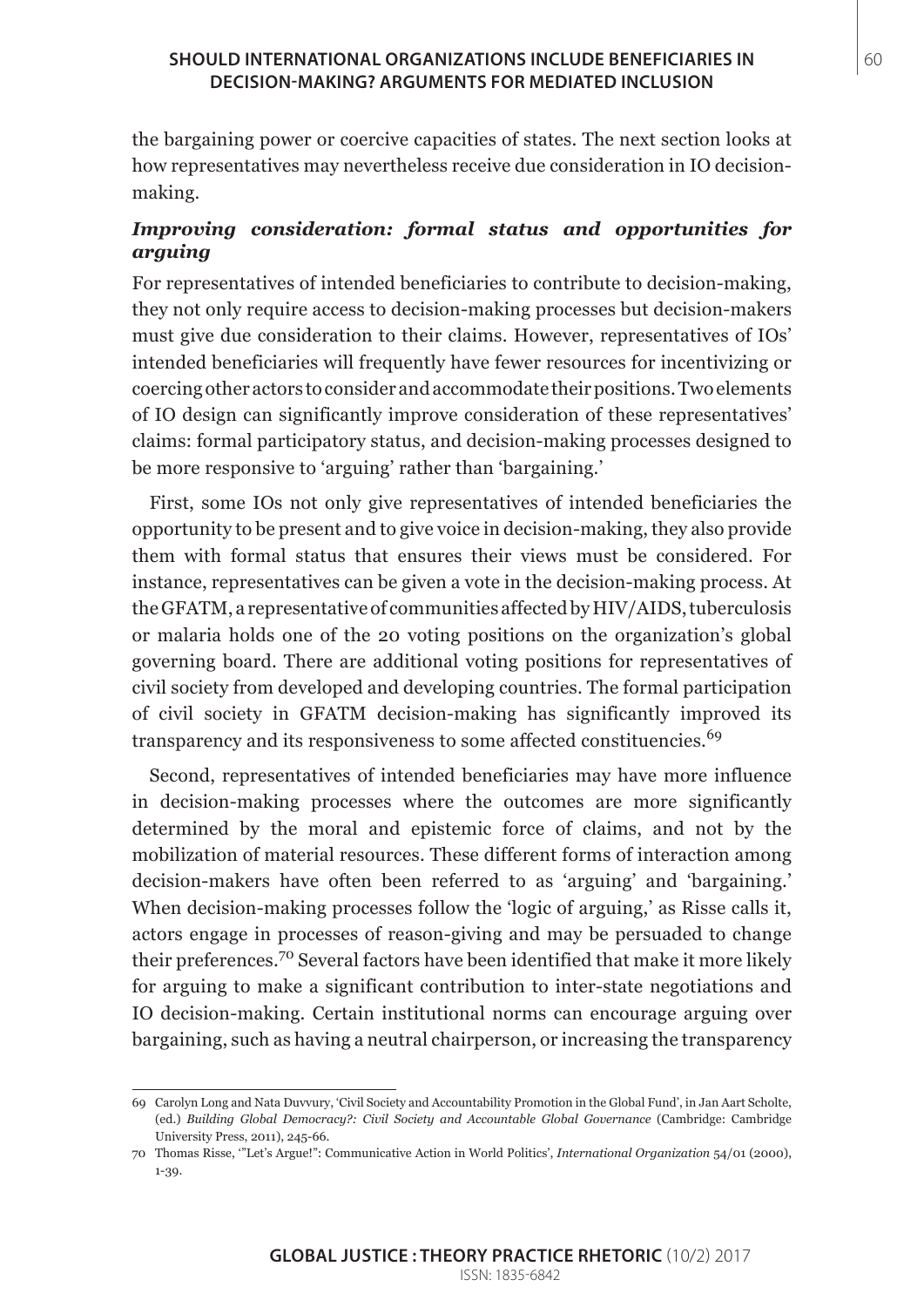of some decision-making processes.71 Certain phases of negotiations may be more amenable to arguing, such as early in negotiations when the agenda is uncertain and participants are developing 'common knowledge' about issues, $7<sup>2</sup>$ or at moments in negotiations when new knowledge or new normative arguments cause a re-framing of issues.73 Legal processes may be more conducive to a logic of arguing,74 though they may also be used as a means to prevent certain actors and arguments from being made.<sup>75</sup>

Studies of IO decision-making have thus identified factors that can improve opportunities for the inclusion of intended beneficiaries: by the extent to which these processes are 'opened up' to non-state actors that might represent these constituencies, by the presence or absence of formal participation rights given to these representatives, and by factors that encourage deliberation in decisionmaking processes. In practice, these factors vary significantly among IOs, and often yield unsatisfactory opportunities for advocacy. Nevertheless, the trend towards greater openness of IOs to non-state actors, and the examples of experimentation by IOs in institutional mechanisms that enhance opportunities for advocacy by representatives of intended beneficiaries, suggest that further improvements are possible.

## **Expanding Publicity of IOs: Transparency and Public Awareness**

The third element of mediated inclusion is publicity. Publicity exposes decisionmakers to criticism and accountability, and it can reveal positions that are self-interested, false or otherwise unjustifiable to broader publics.<sup>76</sup> Members of constituencies of intended beneficiaries need opportunities to learn what happened in decision-making processes to assess the acceptability of the process and its outcomes. To achieve these goods, two elements of publicity are necessary: transparency and public awareness.

## *Transparency and Its Limits*

*Transparency* means that those not party to decision-making processes have enough information to assess them. Only by knowing what institutions do, and how they came to do it, can decision-making be held to account or

<sup>71</sup> Thomas Risse and Mareike Kleine, 'Deliberation in Negotiations', *Journal of European public policy* 17/5 (2010), 708-26; Cornelia Ulbert, Thomas Risse, and Harald Müller, 'Arguing and Bargaining in Multilateral Negotiations', *Conference on "Empirical Approaches to Deliberative Politics*" (2004).

<sup>72</sup> Risse (2000).

<sup>73</sup> Nicole Deitelhoff, 'The Discursive Process of Legalization: Charting Islands of Persuasion in the ICC Case', *International Organization* 63/01 (2009), 33-65; Risse and Kleine (2010); Ulbert, Risse, and Müller (2004).

<sup>74</sup> Ian Johnstone, *The Power of Deliberation: International Law, Politics and Organizations* (Oxford: Oxford University Press, 2011).

<sup>75</sup> Ian Hurd, 'Law and the Practice of Diplomacy', *International Journal* 66/Summer (2011), 581-96.

<sup>76</sup> Publicity is thus widely seen as necessary for democratic governance Habermas (1996); Young (2000).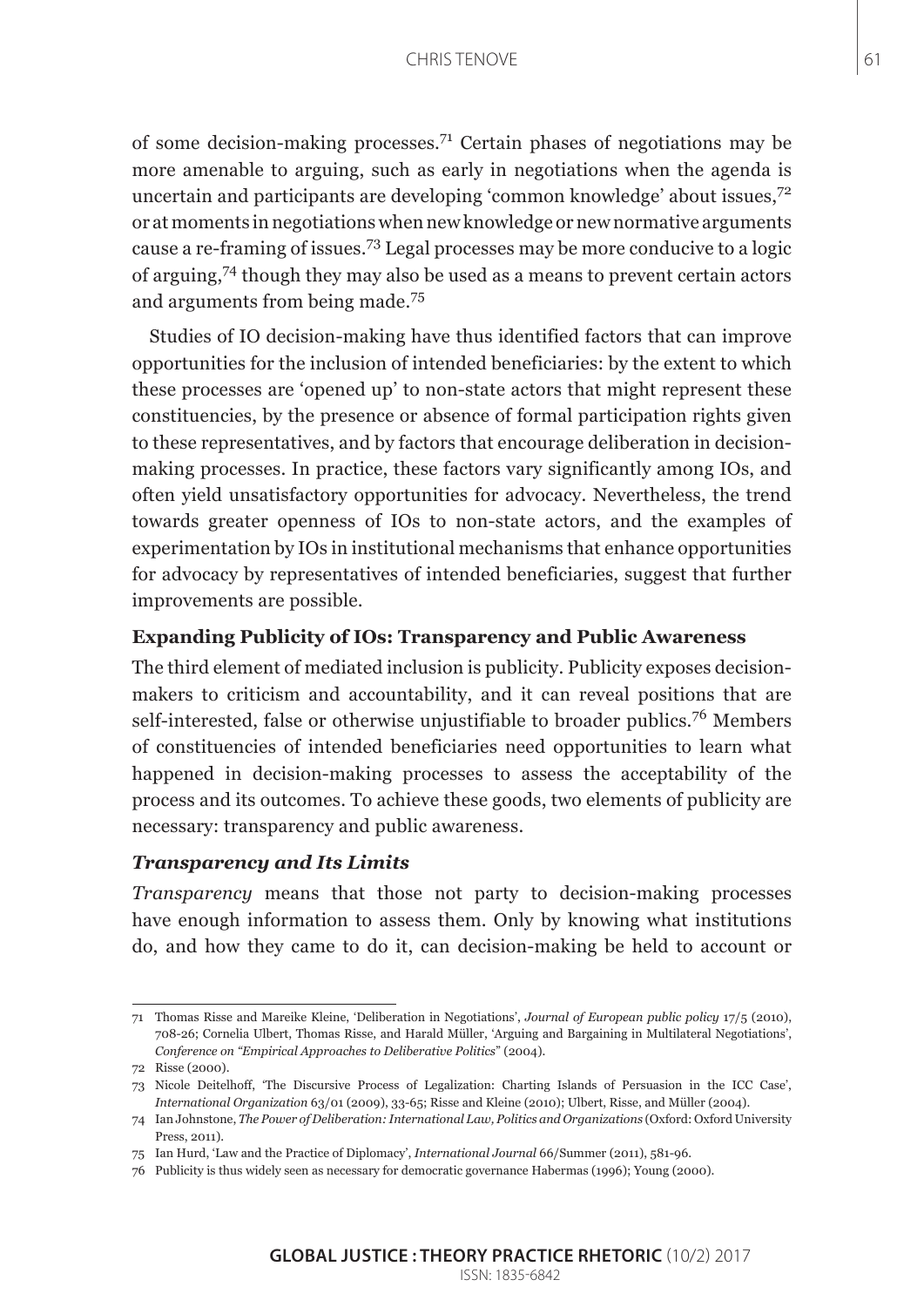#### **SHOULD INTERNATIONAL ORGANIZATIONS INCLUDE BENEFICIARIES IN** 62 **DECISION-MAKING? ARGUMENTS FOR MEDIATED INCLUSION**

awarded legitimacy.<sup>77</sup> It is not expected that all people will seek to do so, but constituency representatives and some constituency members ought to have that opportunity. To assess transparency, we do not simply look at the amount of information provided. Instead, we look at *who* has access to information, and whether particular actors can access the kinds of information they need to evaluate decision-making and hold decision-makers to account.<sup>78</sup>

Scholars have identified a transparency norm in global governance that became prominent in the 1990s and has largely continued.79 Transparency in inter-state and IO decision-making has improved in several ways: by giving outside actors – especially civil society organizations – greater access to decision-making processes; through increased publication of information about the policies, procedures and findings of IOs; and through the adoption by IOs of access to information policies.

Examples of improved transparency are widespread. For instance, until the early 1990s the IMF only provided information about its policies to a restricted group of central bankers and finance ministry staff. It now puts considerable information online, makes public most of its policy papers, and uses outreach staff to engage civil society actors and broader publics.<sup>80</sup> The World Bank, too, makes public much of its research and policy analysis, engages extensively with civil society, and introduces transparency measures so that intended beneficiaries can evaluate the actions of service providers.<sup>81</sup>

However, there are two ways in which this transparency norm may not benefit IOs' intended beneficiaries. First, much of the information put forward by IOs is not particularly useful in promoting accountability. Fox notes that, in the area of economic development, there is considerable 'fuzzy transparency,' which 'involves the dissemination of information that does not reveal how institutions actually behave in practice, whether in terms of how they make decisions, or the results of their actions.'82 Furthermore, transparency has little consequence if it is not accompanied by means to sanction or influence decision-makers.

<sup>77</sup> Grant and Keohane (2005); Jan Aart Scholte, 'Global Governance, Accountability and Civil Society', in Jan Aart Scholte, (ed.) *Building Global Democracy?: Civil Society and Accountable Global Governance* (Cambridge: Cambridge University Press, 2011), 8-41.

<sup>78</sup> Alexandru Grigorescu, 'Transparency of Intergovernmental Organizations: The Roles of Member States, International Bureaucracies and Nongovernmental Organizations', *International Studies Quarterly* 51/3 (2007), 625-48.

<sup>79</sup> Ann Florini, 'The Right to Know: Transparency for an Open World', (New York: Columbia University Press, 2007); Rodger A. Payne and Nayef H. Samhat, *Democratizing Global Politics: Discourse Norms, International Regimes, and Political Community* (Albany: State University of New York Press, 2004).

<sup>80</sup> Barnett and Finnemore (2004), p. 45-72.

<sup>81</sup> John Gaventa and Rosemary McGee, 'The Impact of Transparency and Accountability Initiatives', *Development Policy Review* 31 (2013), s3-s28; Payne and Samhat (2004).

<sup>82</sup> Jonathan Fox, 'The Uncertain Relationship between Transparency and Accountability', *Development in Practice* 17/4-5 (2007), 663-71, p. 667.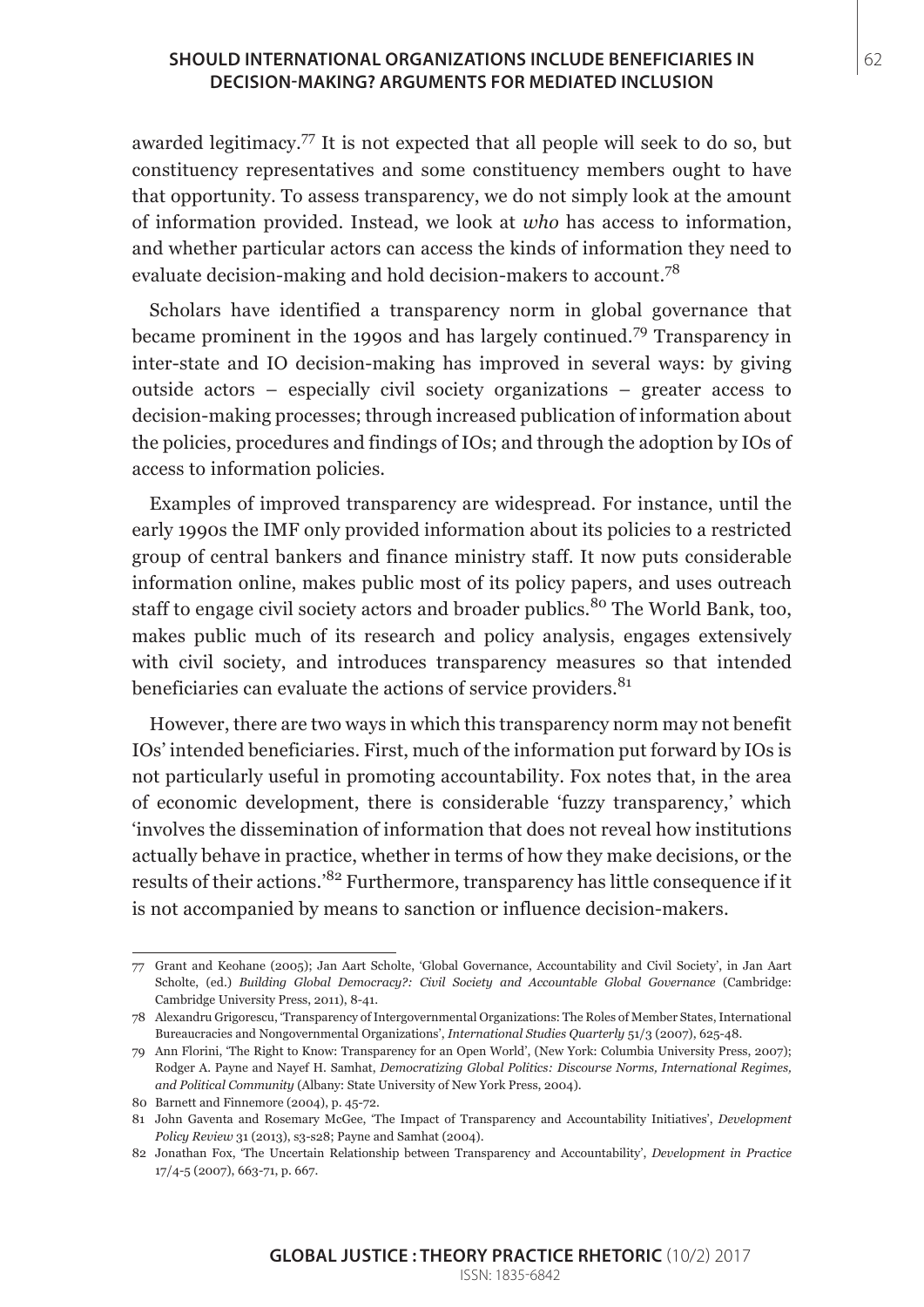#### CHRIS TENOVE 63

Second, despite a general shift toward greater transparency, some decisionmaking processes and some institutions remain opaque. For instance, crucial decisions by states at the World Bank, IMF and WTO are sometimes negotiated behind closed doors. $83$  At the WTO, many formal decision-making processes are open to scrutiny by civil society, but key decisions during Ministerial Conferences are made by a small number of major states in confidential 'green room' consultations. Furthermore, some IOs lack the institutional capacity needed to achieve transparency levels they have committed to.<sup>84</sup>

Limits to transparency can sometimes be justified, such as when information might harm people or compromise institutional functions. For instance, international criminal tribunals must withhold details about investigations to protect witnesses, and security IOs must keep details confidential to prevent their exploitation by possible attackers. Furthermore, deliberation may sometimes be improved by limiting transparency, because participants are more willing to explain their reasons and change their minds without the glare of public exposure.<sup>85</sup> We thus need to be aware of possible costs of transparency. But insiders' arguments for confidentiality deserve to be treated with some skepticism. Scholte thus argues that 'the default position [ought to be] timely and full disclosure, and any exceptions to that rule require thorough justification.'<sup>86</sup>

#### *Public Awareness by Intended Beneficiaries*

*Public awareness* means that people will be alerted to governance decisions that will significantly affect their lives. In large-scale governance, it is not expected that all individuals affected by decisions will be well informed about them. However, people should be part of systems of communication that enable them to become aware of decisions that will have a significant and possibly negative impact on them or their communities.

This information can come through many channels, including news media, outreach by governance agencies, civil society organizations and discussion among individuals about governance matters. Dramatic improvements in information and communication technologies (ICTs) in recent years have expanded possibilities for public awareness about IOs. While access to the internet and digital devices was first prominent in wealthier countries, access in poorer countries and among poorer demographic groups is increasing rapidly.<sup>87</sup>

<sup>83</sup> Brühl (2010); Woods (2007).

<sup>84</sup> Grigorescu (2007).

<sup>85</sup> Jeffrey Lewis, 'How Institutional Environments Facilitate Co-Operative Negotiation Styles in EU Decision-Making', *Journal of European Public Policy* 17/5 (2010), 648-64.

<sup>86</sup> Scholte (2011), 17.

<sup>87</sup> James B Pick and Avijit Sarkar, *The Global Digital Divides: Explaining Change* (Heidelberg: Springer, 2015).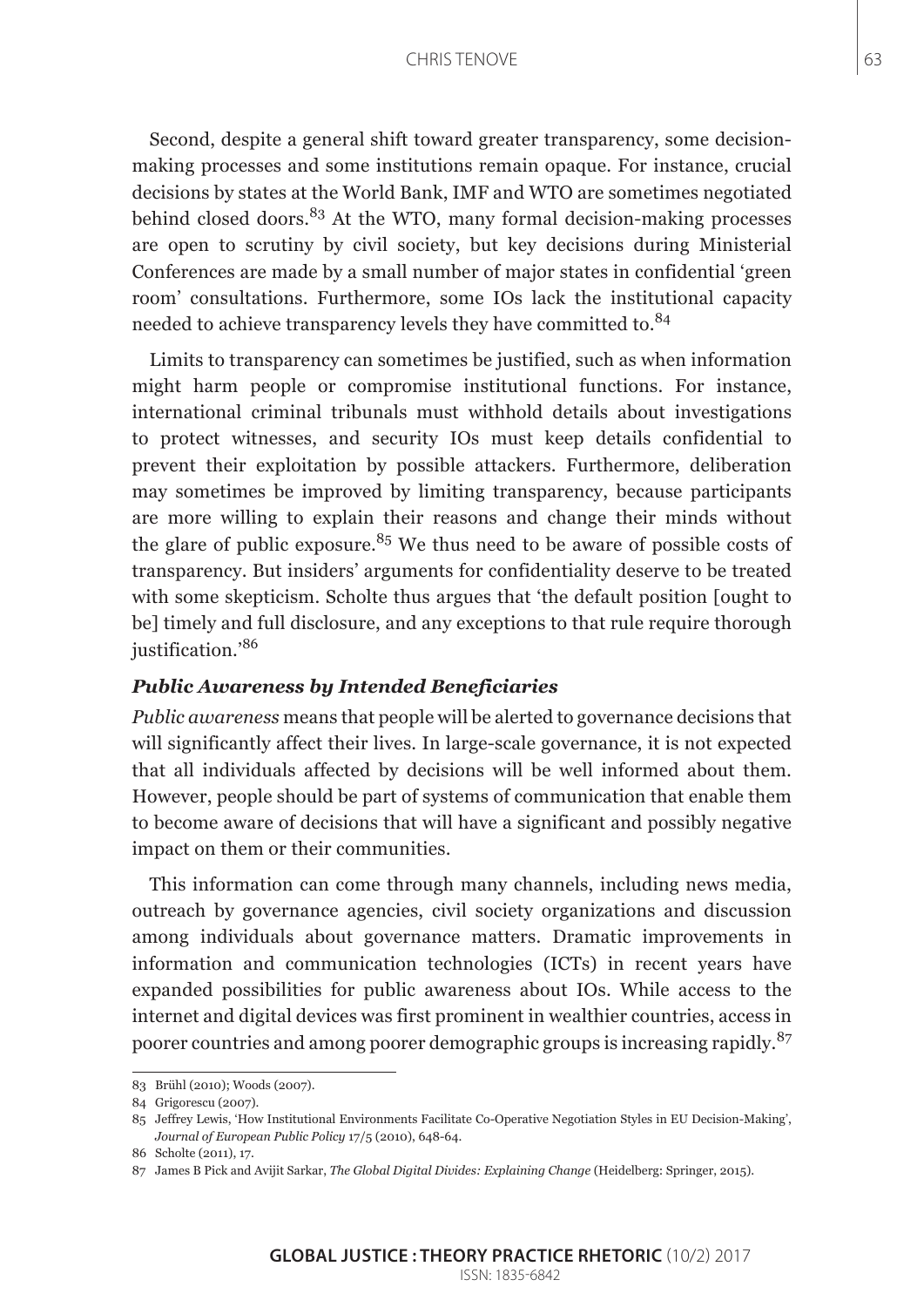#### **SHOULD INTERNATIONAL ORGANIZATIONS INCLUDE BENEFICIARIES IN** 64 **DECISION-MAKING? ARGUMENTS FOR MEDIATED INCLUSION**

Divides in information access remain, with divisions along lines such as wealth, gender, ethnicity and geographical location. The intended beneficiaries of global governance are particularly likely to have limited access to ICTs.

International organizations frequently pursue information campaigns to shape the behaviour of their intended beneficiaries, and these campaigns are well-studied in fields such public health.<sup>88</sup> Civil society groups and IOs regularly administer public opinion surveys to intended beneficiaries, which assess the level of knowledge that intended beneficiaries have about IOs and the services they deliver. For instance, the World Bank surveys recipients of different forms of assistance and sometimes publishes their opinions.<sup>89</sup> However, we lack empirical research that compares public awareness of intended beneficiaries across IOs and global governance regimes, which might shed more light on practices or conditions that best promote awareness.

#### **Conclusion**

International organizations can advance both advance or undermine the agency and interests of their intended beneficiaries, generating strong normative claims for the inclusion of intended beneficiaries in IO decision-making. Given the scale and complexity of IO governance, this inclusion will often be achieved through representation. The empirical literature on IOs reveals many obstacles and challenges to robust claim-making and opportunities for advocacy by their representatives, as well as to the publicity of IO decision-making. However, the trends at IOs are generally positive. There is increasing attention to the quality of representation of intended beneficiaries by IOs and civil society organizations. There have been significant increases in access to IO decision-making by civil society groups and other actors that can represent constituencies of intended beneficiaries. The transparency of IO decision-making, and efforts by IOs to communicate with beneficiary populations, is generally improving. Moreover, there is significant experimentation at IOs in mechanisms to improve the inclusion of intended beneficiaries, such as the creation of institutionallydesignated representatives or the development of new forms of consultation and communication using digital communication systems.

Further research on these trends, and their variation across IOs, is warranted. The intended beneficiaries of IOs certainly face obstacles and uncertainty in the pursuit of inclusion. Nevertheless, the positive trends and institutional experimentation suggest that the meaningful inclusion of IOs' intended

<sup>88</sup> Muhiuddin Haider, 'Global Public Health Communication: Challenges, Perspectives, and Strategies', (Sudbury, MA: Jones & Bartlett Publishers, 2005)

<sup>89</sup> Access to opinion surveys on the views of the World Bank's clients, partners, and other stakeholders can be found at http://countrysurveys.worldbank.org (Accessed: 8 March 2018).